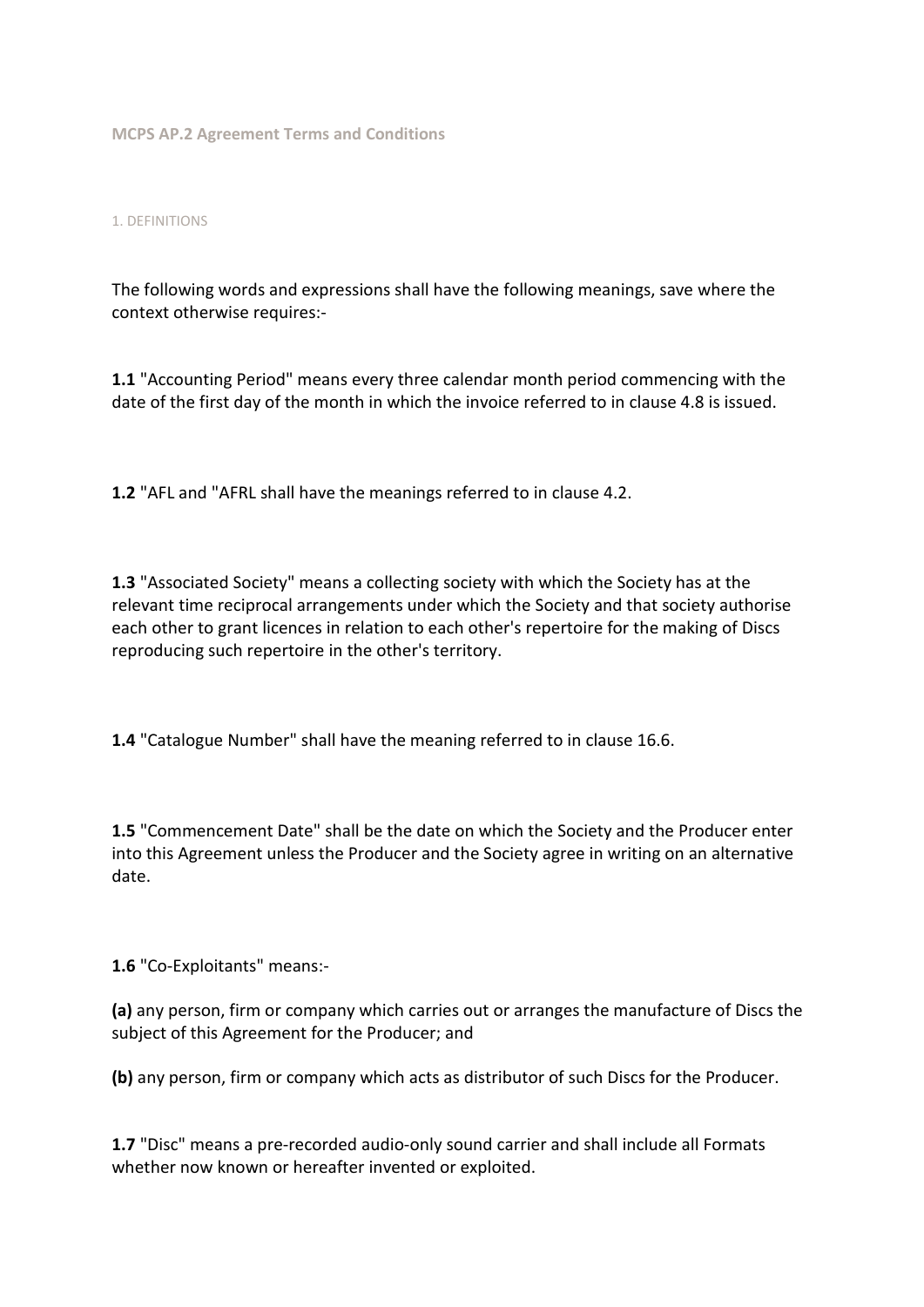**1.8** "EC'' means each country which is at the relevant time a full member state of the European Community.

**1.9** Format shall mean the following audio-only sound carriers:-

- **(i)** 45 rpm 7 inch vinyl single
- **(ii)** 45 rpm 7 inch vinyl EP
- **(iii)** 45 rpm 10 inch or 12 inch vinyl single
- **(iv)** 33 rpm 7 inch vinyl EP
- **(v)** 33 rpm 10 inch vinyl LP
- **(vi)** 33 rpm 12 inch vinyl LP
- **(vii)** 3 inch or 5 inch CD single
- **(viii)** 5 inch CD LP
- **(ix)** Cassette single
- **(x)** Long-playing cassette

and any other audio-only sound carrier hereafter manufactured and distributed.

**1.10** "Musical Work" shall mean any work consisting of music and any lyrics or words written to be used with music. The expression shall extend to any dramatico-musical work (subject however to the provisions of clause 2.2) and to any part of any Musical Work (subject to clause 10).

**1.11** "Notification of No Claim" shall have the meaning referred to in clause 4.5.

**1.12** "Premium Record" shall mean a Disc supplied for use, or with the express or implied authority to sell it for use, as an incentive to purchase or acquire other goods or services of whatsoever nature.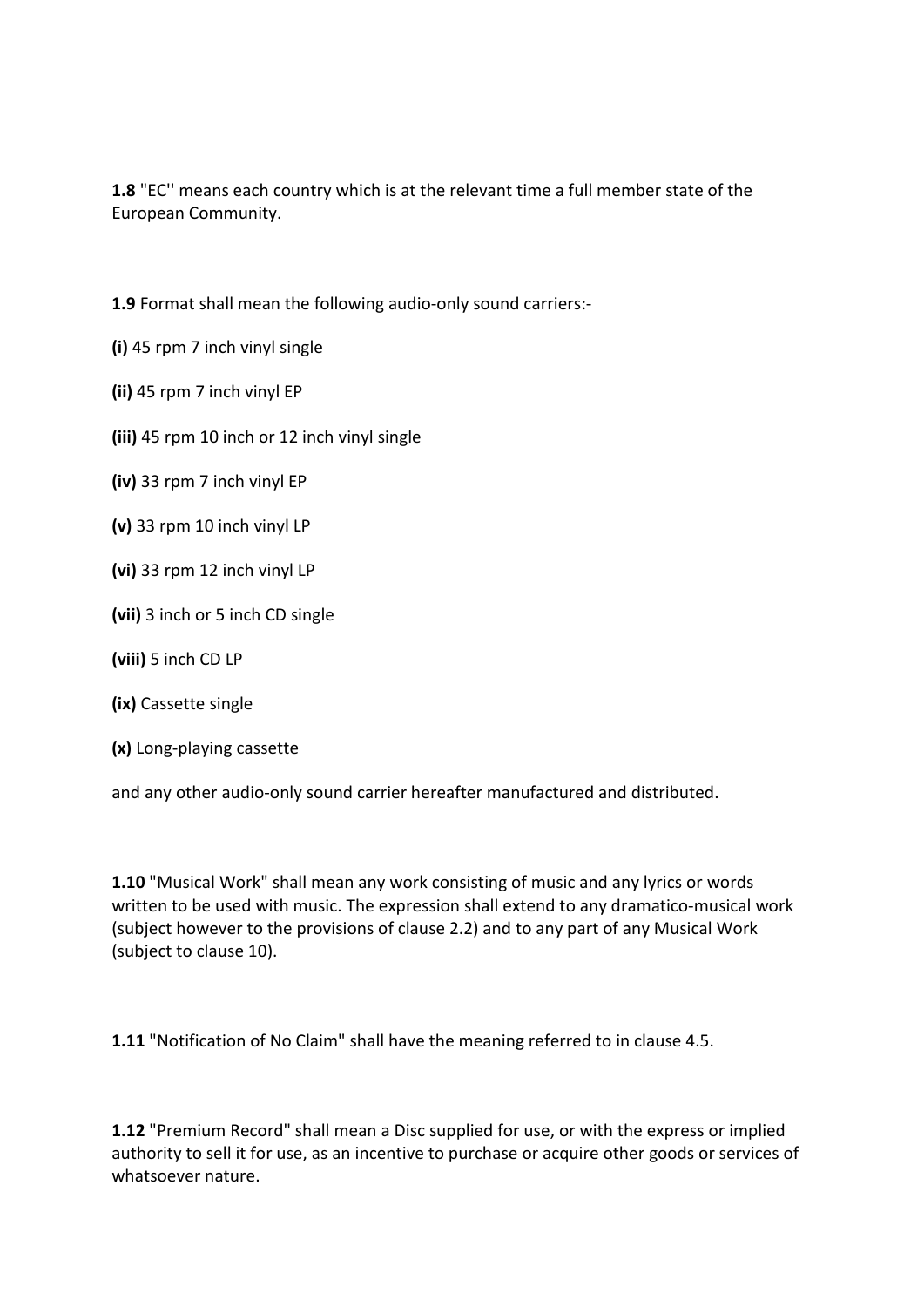**1.13** "Pressing Plant" shall mean the pressing plant or other duplicating facility at which the relevant Discs are to be made.

**1.14** "Published Dealer Price" or "PPD" shall mean the highest price as published by the Producer (or where appropriate the Producer's distributor) payable by any dealer for the minimum quantity of copies of the relevant Format of the relevant Disc which any dealer can purchase from the Producer (or as appropriate the Producer's distributor) without the benefit of any applicable discounts, incentives, bonuses and other reductions or deductions.

**1.15** " Recording Matrix" shall mean any master tape or other contrivance of whatsoever nature from which Discs may be pressed or duplicated or from which re-recording can be made.

**1.16** "Return" shall mean a Disc the subject of a Licence to which clause 15.1 applies on which royalties have been paid to the Society in relation to that Licence for Discs of the same Format and Catalogue Number (being royalties which the Society is required to be holding in accordance with clause 15) and which has been physically returned to the relevant Warehouse and credited as a return in the relevant accounting documents including the accounting statement referred to in clause 15.3 provided that a Disc shall not qualify as a Return for the purposes of this Agreement where it is returned to the Warehouse as part of a transaction which involves any, kind of payment to the Producer for such Disc other than a bona fide administration charge for handling the return.

**1.17** The Producer and a member of the Society shall be regarded as "Related Parties" where:-

**(a)** (if the Producer and the member are incorporated under the Companies Act 1985) one is the holding company or a subsidiary of the other, or one is the subsidiary of the holding company, of the other (all such terms to be construed in accordance with that Act as amended);

**(b)** (in any other case) where the Producer and the member are the same person or legal entity, or where one owns the business of the other.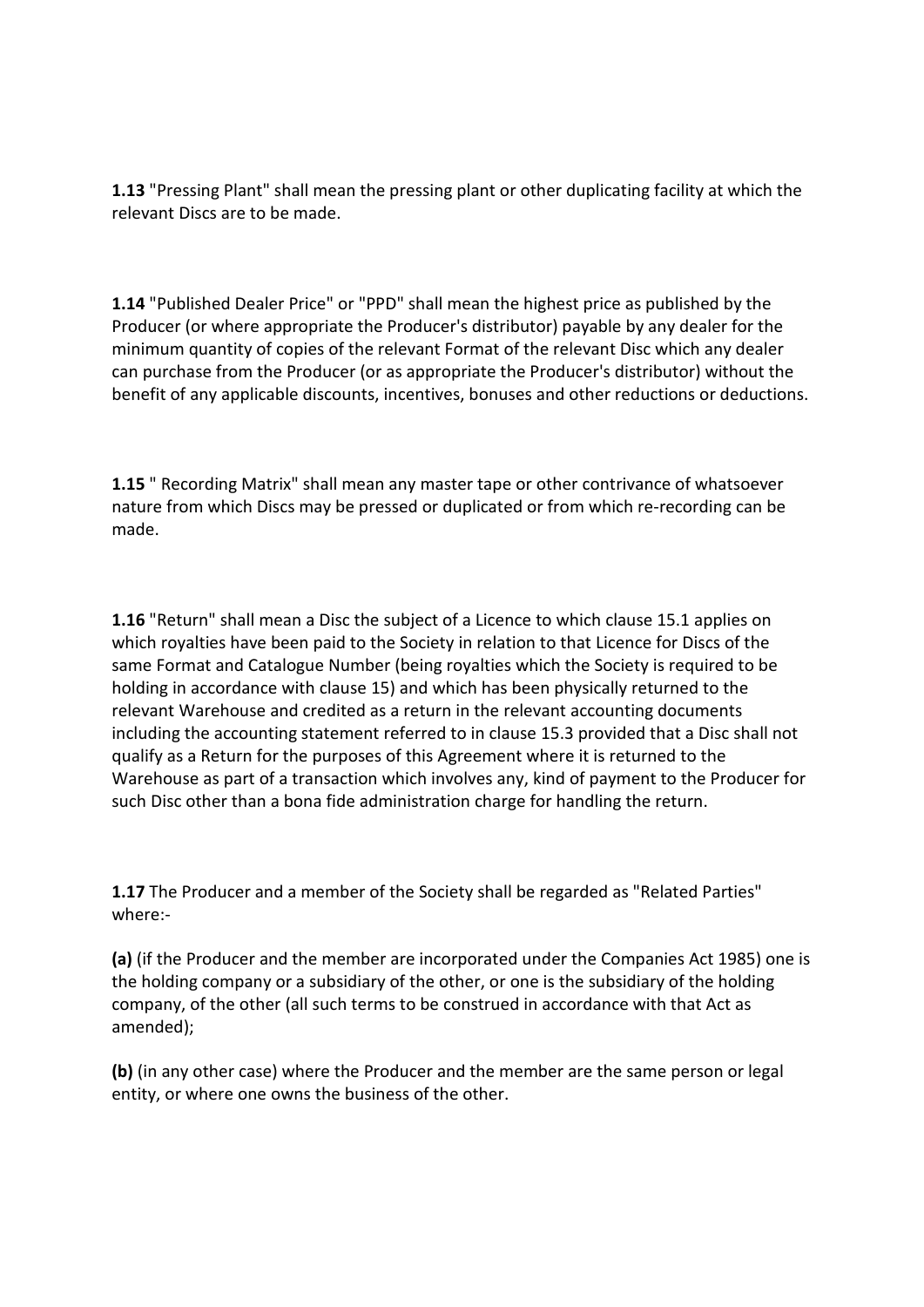**1.18** "Related Party, Repertoire Work(s)" means those Musical Works in the repertoire of the Society at the time of manufacture of the relevant Discs:-

**(a)** the copyright(s) in which are controlled or administered by a member of the Society who is or which is a Related Party of the Producer; and

**(b)** in relation to which such member has properly excluded from the Society's powers of agency the collection of royalties from the Producer.

**1.19** "Ireland" shall mean the Republic of Ireland.

**1.20** "Warehouse" shall mean any building or other store where Discs are stored by or for the Producer including any fixed or moveable store (Including vans).

# 2. REPERTOIRE OF THE SOCIETY

**2.1** The repertoire of the Society consists of:-

**(a)** those Musical Works in relation to which and to the extent that the Society has been or is hereafter appointed agent as regards the right to reproduce such Works in the form of Discs and the right to distribute such Discs.

**(b)** Musical Works in the repertoire of the Associated Societies.

**2.2** The limitations in relation to the Society's and the Associated Societies' rights to grant licences both to make Discs and to distribute those Discs in Ireland are set out in Annex A, and any licence referred to in this Agreement is subject to those limitations.

3. OVERRIDING OF CONTROLLED COMPOSITION CLAUSES

The following provisions apply where any person firm or company is or becomes a member of the Society or an Associated Society and that party itself or that party's predecessor in title or grantor has a current contract with the Producer or the Producer's predecessor in title or grantor. In such a case:-

**3.1** to the extent that such contract would otherwise apply in relation to the grant of the referred to in this Agreement and/or the terms and conditions off which such licence(s) is or are granted, the terms and conditions of this Agreement shall during the subsistence of this Agreement replace the terms and conditions of that contract.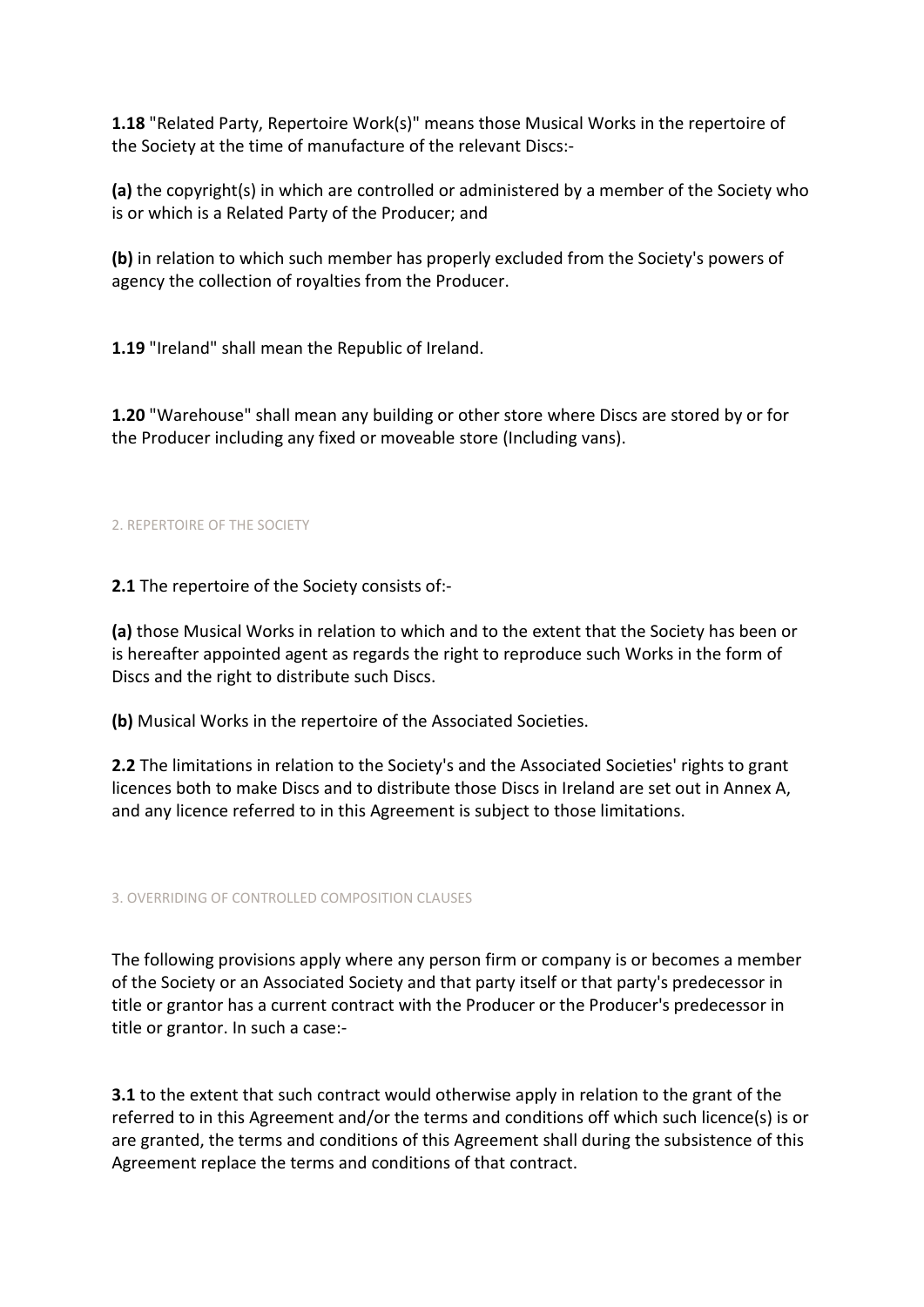**3.2** Upon the written request of the Producer the Society will provide the Producer. with evidence that the relevant member has become a member and has given the Society or the relevant Associated Society authority to bind the member as regards this Agreement.

4. PROCEDURE FOR OBTAINING A LICENCE TO MANUFACTURE AND DISTRIBUTE

**4.1** The Producer shall follow the procedure contained in this clause wherever it wishes to manufacture or authorise the manufacture of any Disc in Ireland which reproduces one or more Musical Works with a view to its retail sale to the public for private use.

**4.2** Specimens of the Society's forms Application for Licence ("AFL") and Application for Repress Licence ("AFRL") appear respectively at Annex C and Annex D. In respect of each order of Discs as referred to in clause 4.1, the Producer shall submit to the Society the appropriate form fully and accurately completed, save in relation to any information which it is not possible to obtain. The appropriate form is as follows:-

**(a)** an AFL is required for the first order of Discs with a particular Catalogue Number and content and configuration of tracks. An AFL is also necessary in the case of a subsequent order if no Licence under this Agreement has been issued by the Society in relation to any previous order of Discs with the same Catalogue Number and content and configuration of tracks;

**(b)** an AFRL is required for any subsequent order where a Licence under this Agreement has been issued by the Society in relation to a previous order of Discs with the same Catalogue Number and content and configuration of tracks.

**4.3** Supplies of the AFL Forms may be obtained from the Society. Together with any Licence as referred to in clause 4.8, the Society will send to the Producer an AFRL for the Producer to use for subsequent orders of Discs with the same Catalogue Number and content and configuration of tracks.

**4.4** Following receipt and processing of each properly completed AFL or AFRL, the Society will send out the relevant notice or invoice to the Producer in accordance with the following provisions, within 7 working days following receipt in the case of an AFL, and within 1 working day following receipt in the case of an AFRL.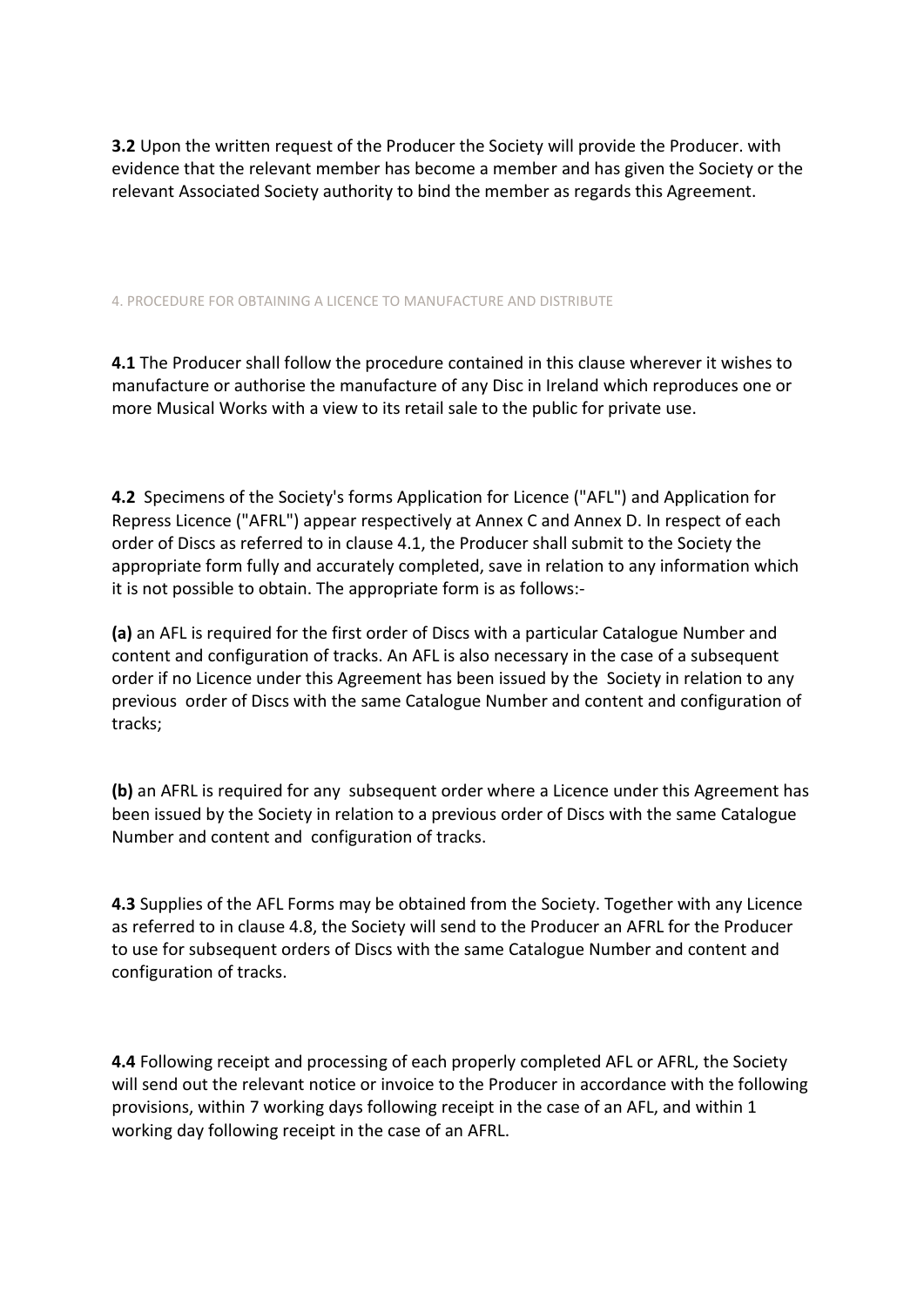**4.5** Where the AFL submitted by the Producer refers only to Musical Works which are in the public domain and/or which are not Works which the Society believes to be in its repertoire at that time, then the Society will send to the Producer (as well as to the Pressing Plant specified in the AFL) a notice that the Society has at that time no claim in relation to such Musical Works. Such statement is called in this Agreement a Notification of No Claim. Notwithstanding the terms of clause 4.2, once a Notification of No Claim has been issued to the Producer, neither an AFL nor AFRL need be submitted to the Society by the Producer in relation to subsequent orders of Discs with the same content and configuration of tracks unless the Society otherwise notifies the Producer.

**4.6** Where the AFL or AFRL submitted by the Producer refers to one or more Works in the repertoire of the Society, the Society may refuse to grant a Licence or issue an invoice for a Licence under this Agreement in the following circumstances:-

**(a)** where the AFL or AFRL contains materially incorrect or materially incomplete information;

**(b)** where the Society has reasonable cause to believe that the intended manufacture and/or distribution is outside the scope of or would be in material breach of the terms and conditions contained in this Agreement;

**(c)** where the Producer has failed to pay royalties or other fees owing and due to the Society or its members hereunder or is in breach of any other material term or condition contained in this Scheme, whether in relation to previous copies of Discs with the same content and track configuration or other Discs;

**(d)** where there is a reservation of rights as referred to in clause 2.2, and the relevant party refuses to grant consent for the making of such Discs.

**4.7** Where the Society refuses to grant a Licence, the Society will notify the Producer of this decision promptly specifying the reason for refusal. The Society may also notify the Pressing Plant, save where refusal is solely on the grounds referred to in clause 4.6(a).

**4.8** Save where the Society has refused to grant a Licence or issue an invoice for a Licence under clause 4.7, the Society will raise and send to the Producer an invoice for the royalties due in relation to the quantity of Discs specified in the AFL or AFRL, specifying the Musical Work(s) or interest therein to which it relates and in relation to which the Society will subject to Clause 4.6 above grant a Licence upon payment thereof. No Licence will be granted until the invoice has been paid in full.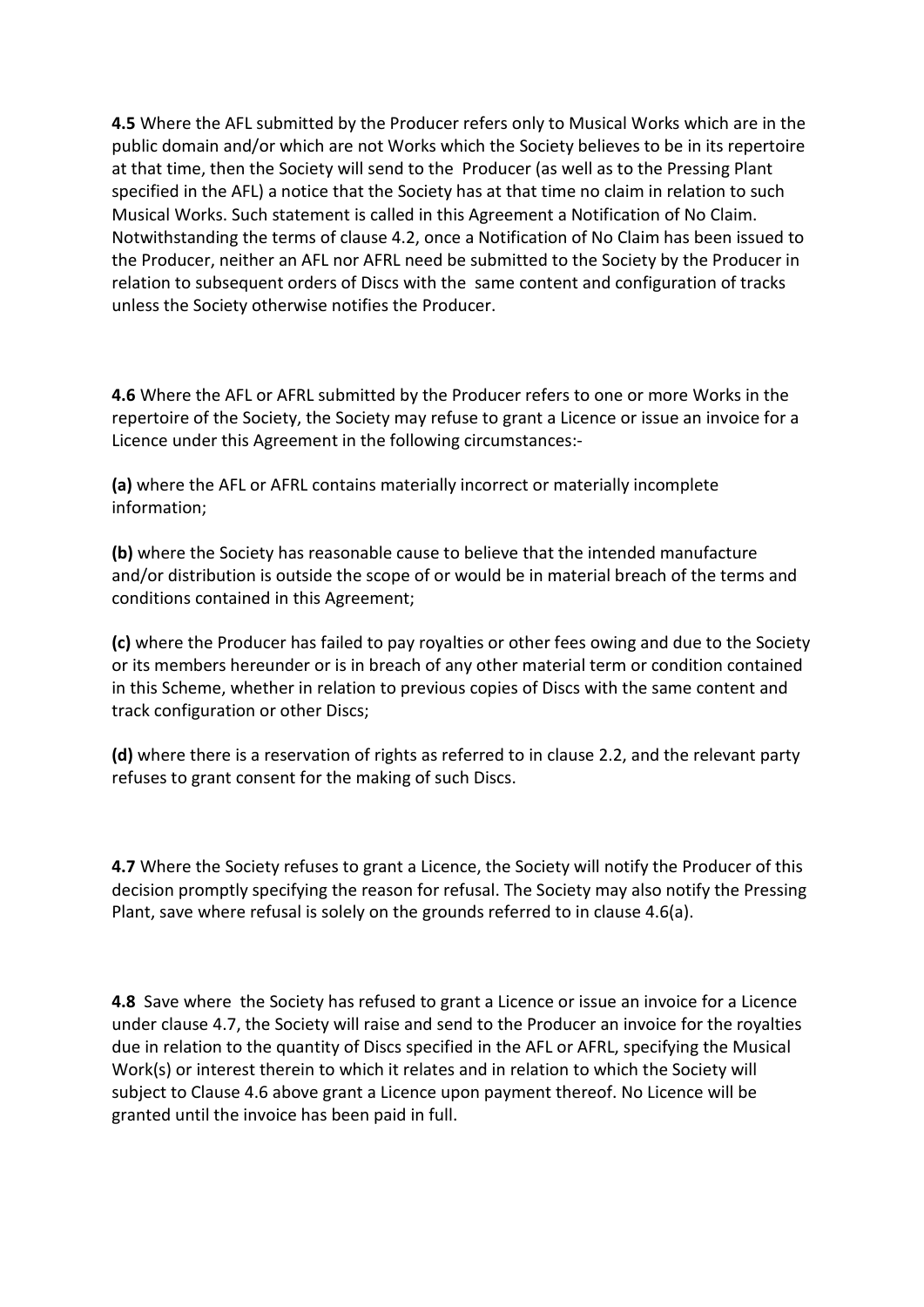**4.9** Each invoice for royalties or other sums and VAT thereon must be paid in full within 28 days of delivery of the invoice to the Producer. If any invoice is not paid in full within that period, the Society, reserves the right without further notice to cancel the invoice, and refuse to grant the Licence other than upon receipt of a further application duly submitted in accordance with this Clause 4. Payment may be made by banker's draft or cheque, upon the back of which the Producer must specify the identifying number of the Society's invoice in payment of which that cheque or banker's draft is submitted. The Society reserves the right to wait until it holds cleared funds before treating a payment as having been made. Where a Licence is issued before cleared funds have been received by the Society, the Society, reserves the right to cancel the invoice and revoke the Licence if any banker's draft or cheque for the royalties payable for that Licence is dishonoured.

**4.10** As soon as reasonably practicable and in any event no later than 2 working days after receipt as cleared funds of payment in full of the invoice the Society will send to the Producer and the Pressing Plant specified in the AFL or AFRL a Licence to Manufacture and Distribute the relevant quantity, of Discs. The Producer must not authorise the Pressing Plant to manufacture any Disc unless or until the Pressing Plant has received from the Society the relevant Licence or Notification of No Claim.

**4.11** Where the relevant Discs contain either:-

**(a)** only Related Party Repertoire Works; or

**(b)** only Related Party Repertoire Works together with Musical Works which are public domain works or not in the Society's repertoire.

no invoice will be raised and the Licence referred to in clause 4.8 will be supplied to the Producer and Pressing Plant within the time set out in clause 4.4.

**4.12** In any case where the Producer decides not to proceed with the manufacture in respect of which an AFL or AFRL has been submitted, the Producer must notify the Society in writing promptly. Where the Society, has already issued a Licence, the Society will then send a Notice of Cancellation of the Licence to both the Producer and the Pressing Plant and issue a credit note in respect of the relevant invoice.

**4.13** Where the identity of either the Musical Works or Catalogue Number or the quantity ordered to be manufactured as specified in the AFL or AFRL is changed, then the Producer must submit a new AFL or AFRL as appropriate, and notify the Society that this replaces the previous AFL or AFRL. Where the Society has already issued a Licence, the Society will send a Notice of Cancellation and replacement Licence to both the Producer and the Pressing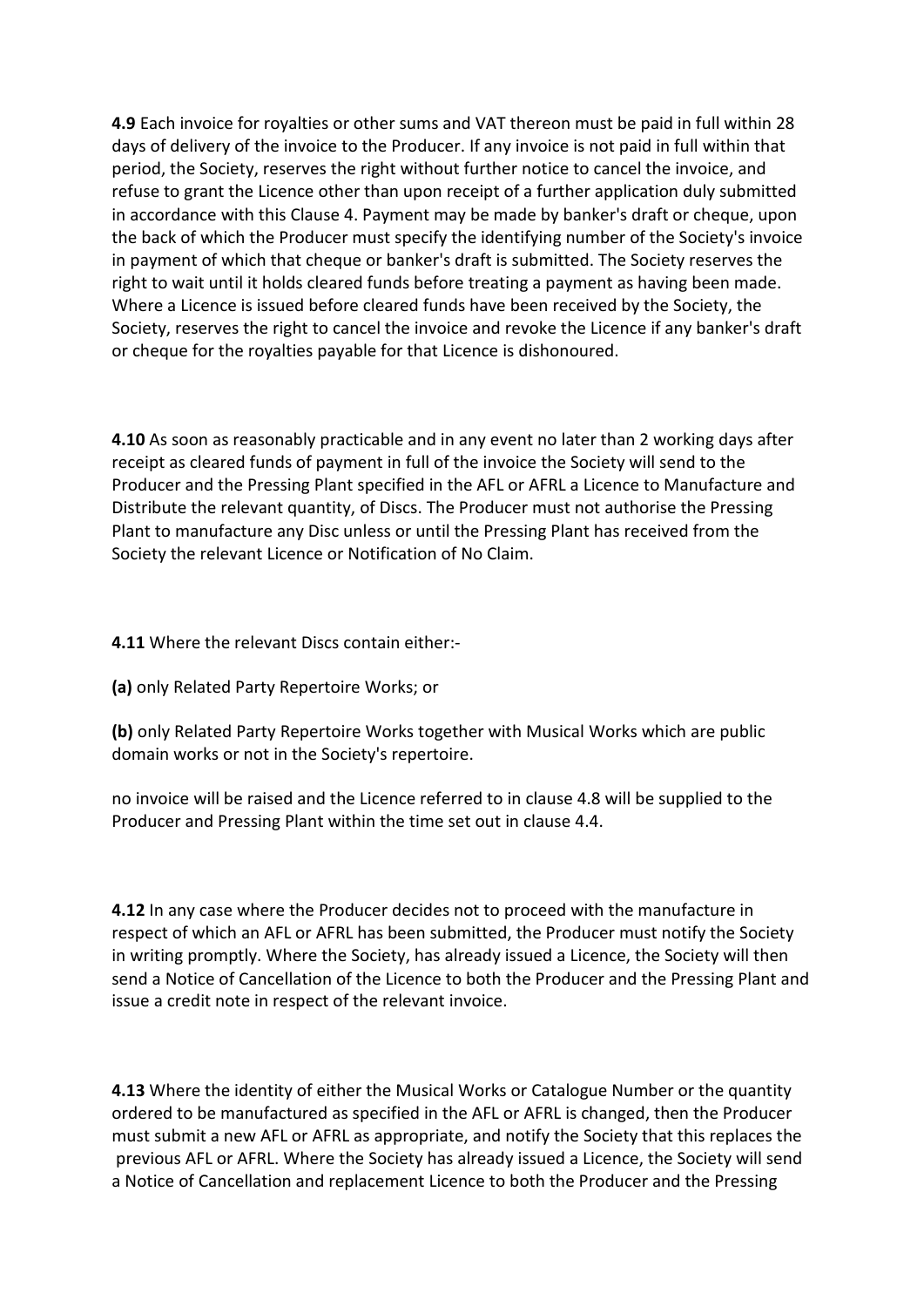Plant. Where the identity of the Pressing Plant changes, the Producer shall promptly notify the Society, but the Licence shall continue to have effect subject to clause 19.2.

**4.14** The Producer must notify the Society promptly of any other material change in the information notified in the AFL or AFRL, and in particular any, changes as to the Published Dealer Price, or any fixed or suggested retail price, or the title of the Disc, or the identity of its distributor and the effective date of such change. In such circumstances however, no Notice of Cancellation or replacement Licence will be raised.

**4.15** After the Society has issued a Notification of No Claim or where a Licence has been granted in relation to Discs which contain Musical Works to which the Society made no claim, it is possible that one or more of the relevant Musical Works may become ones for which the Society has a claim. Where this happens, the Society notify the Producer. Unless the Producer already has a licence from, and has paid royalties to, the correct party entitled thereto in relation to the relevant quantity of such Discs, the Society may raise an invoice in accordance with the provisions of clause 4.8. Such invoice must be paid by the payment date of the original invoice or within 7 days, whichever is the later and the Society will send to the Producer a retrospective Licence. Where the Producer claims it already has a licence from and has paid royalties to the correct party entitled thereto, it must on the Society's request provide evidence that it has done so.

**4.16** At the same time as the relevant Discs are transferred from the Pressing Plant to the Producer's distributor(s) the Producer shall deliver a copy of the relevant Licence to each such distributor.

**4.17** Without prejudice to the rights of either party hereto in respect of any breaches of this Agreement, where the Society expressly notifies the Producer pursuant to a specific obligation hereunder that a particular musical work is in its repertoire (other than pursuant to a claim by an entity which is a Related Party to the Producer) and such notification is incorrect in this respect, the Society shall indemnify the Producer against any liability for damages or costs the Producer may reasonably incur in reasonable reliance upon such information having been correct. For the avoidance of doubt, the Producer shall not be entitled to continue to rely on such notification where it has notice from any party that such notification was or may have been incorrect. This indemnity shall not apply where the incorrectness of such notification was consequential upon the Producer having supplied incorrect, incomplete or misleading information. For the avoidance of doubt the foregoing indemnity does not extend to any claim by any party that a copyright musical work properly licensed under this Scheme infringes some other copyright musical work.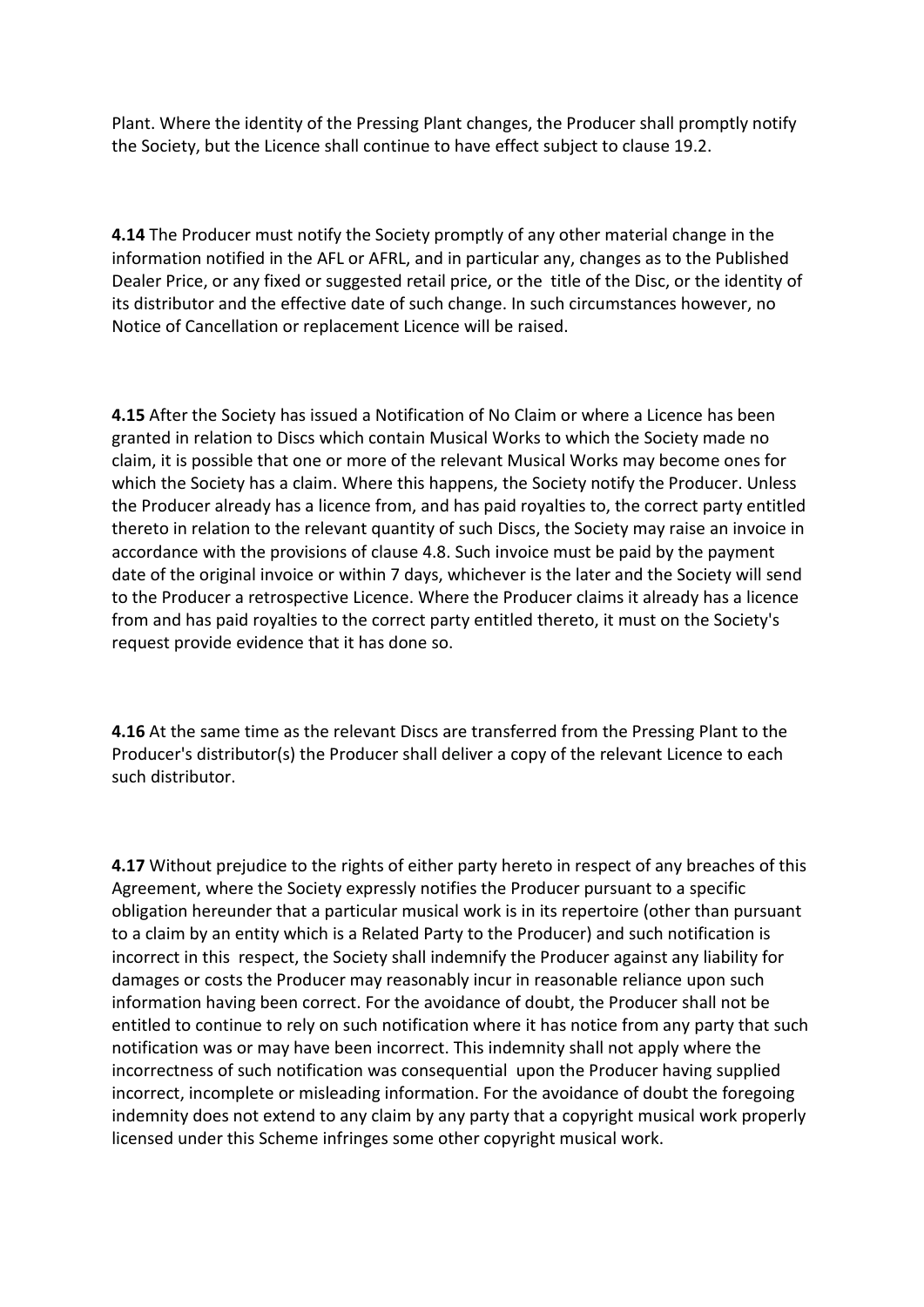**4.18** Nothing in this Agreement shall entitle the Producer to exercise the licences referred to in clause 4 in relation to Discs where the appropriate consents and/or licences have not been obtained from the person(s) owning or controlling rights in relation to the sound recordings and/or performances contained on such Discs.

#### 5. OVERPRESSINGS AND UNDERPRESSINGS

**5.1** The Society recognises that, as a result of the process by which Discs are made, the number of Discs specified on the AFL or AFRL and for which orders are placed with Pressing Plants may not equate exactly with the number of Discs which are actually made and supplied to the Producer. Where this occurs, the provisions set out in this clause shall apply.

**5.2** Where the quantity of Discs manufactured materially exceeds the quantity specified in the relevant AFL or AFRL, the Society reserves the right to issue supplemental invoices in respect of the excess quantity manufactured. Where the quantity manufactured is materially less than the quantity specified in the AFL or AFRL, the Society, shall at the request of the Producer made within 30 days of the relevant manufacture:-

**(a)** where it is still holding in accordance with clause 16 sufficient sums in relation to those Discs, refund the royalties already paid in relation to the excess;

**(b)** where it is not holding such sums, send the Producer a credit note in relation to further pressings of the same Disc with the same content and configuration of tracks.

#### 6. DEFINITION OF THE LICENCE

The Licence to Manufacture and Distribute Discs referred to in clause 4 is a non-exclusive licence, subject to the terms and conditions of this Agreement, to do the following acts in Ireland in relation to the Musical Works or interests therein specified in the Licence-

**(a)** make audio-only master recordings of such Works for the purpose referred to in subclause (b) below;

**(b)** make the quantity of Discs specified in the Licence with a view to their retail sale to the public for private use;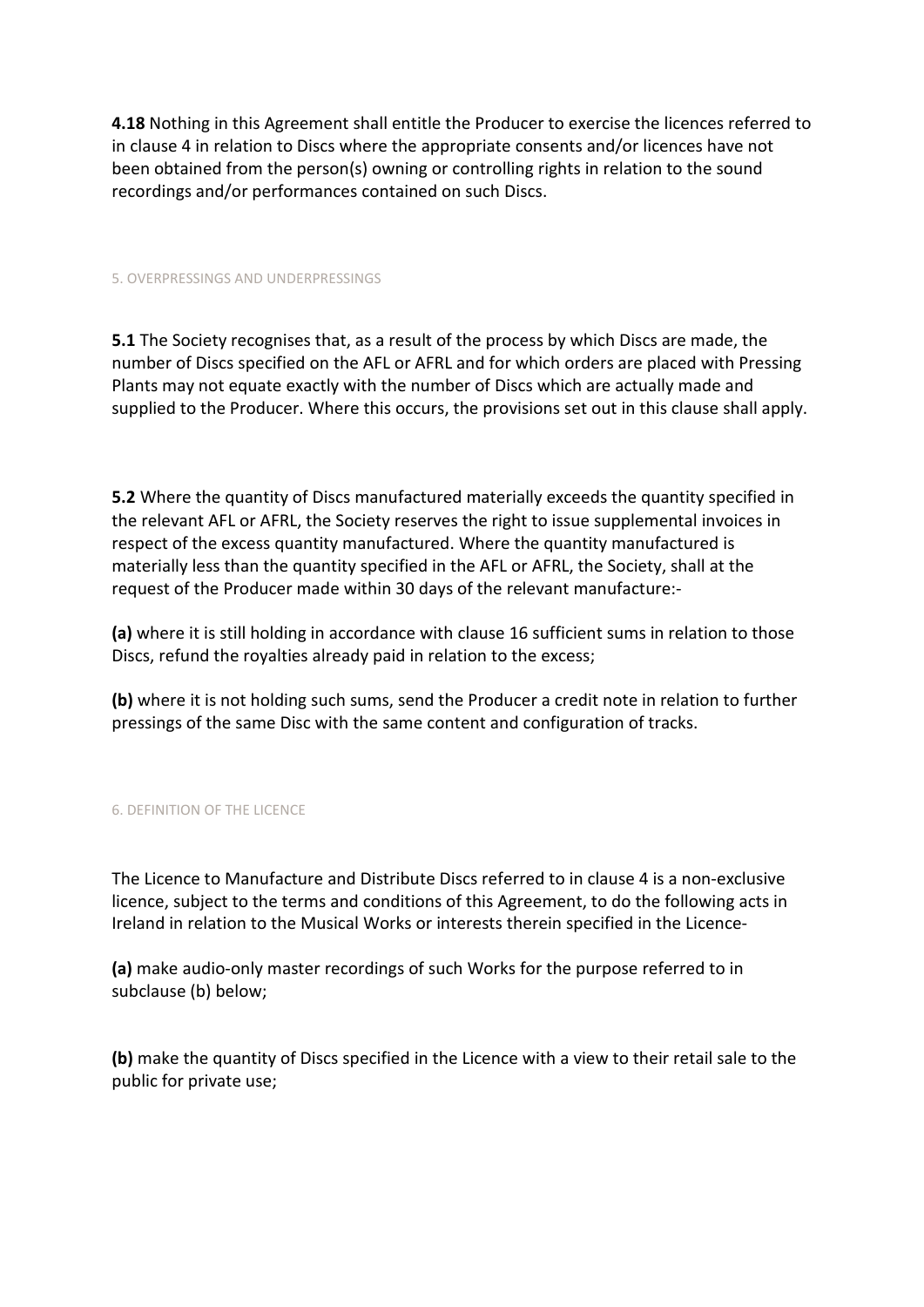**(c)** put such Discs as have been made under (b) above into circulation with a view to such sale.

**6.2** In relation to each Disc separately, any licence referred to in clause 6.1 shall be conditional upon the Producer not being in such material breach of any one or more of the following provisions as would entitle the Society to terminate this Agreement under clause  $21.1$ :-

**(a)** those relating to the payment of royalties;

**(b)** those relating to the purposes for which Discs may be made and/or supplied under this Agreement;

**(c)** those relating to the circumstances in which Discs may not be made and/or supplied under this Agreement.

7. SCOPE OF LICENCE

**7.1** The licence referred to in clause 6 does not apply to Premium Records.

**7.2** The licence referred to in clause 6 applies to all Formats.

**7.3** Where there are joint owners of a Musical Work, and the Society does not represent all the parties owning or controlling the rights in such Musical Work, the licence referred to in clause 6 is not a licence for the joint owner(s) whom the Society does not represent.

**7.4** All rights other than those expressly granted in this Agreement are reserved, and, without prejudice to the generality of the foregoing, Discs made for purposes other than those referred to in clauses 6, 8.4 or 14 (by way of example only, Discs made and/or supplied for the purposes of broadcasting) are not covered by the licence referred to in clause 6.

8.RENTAL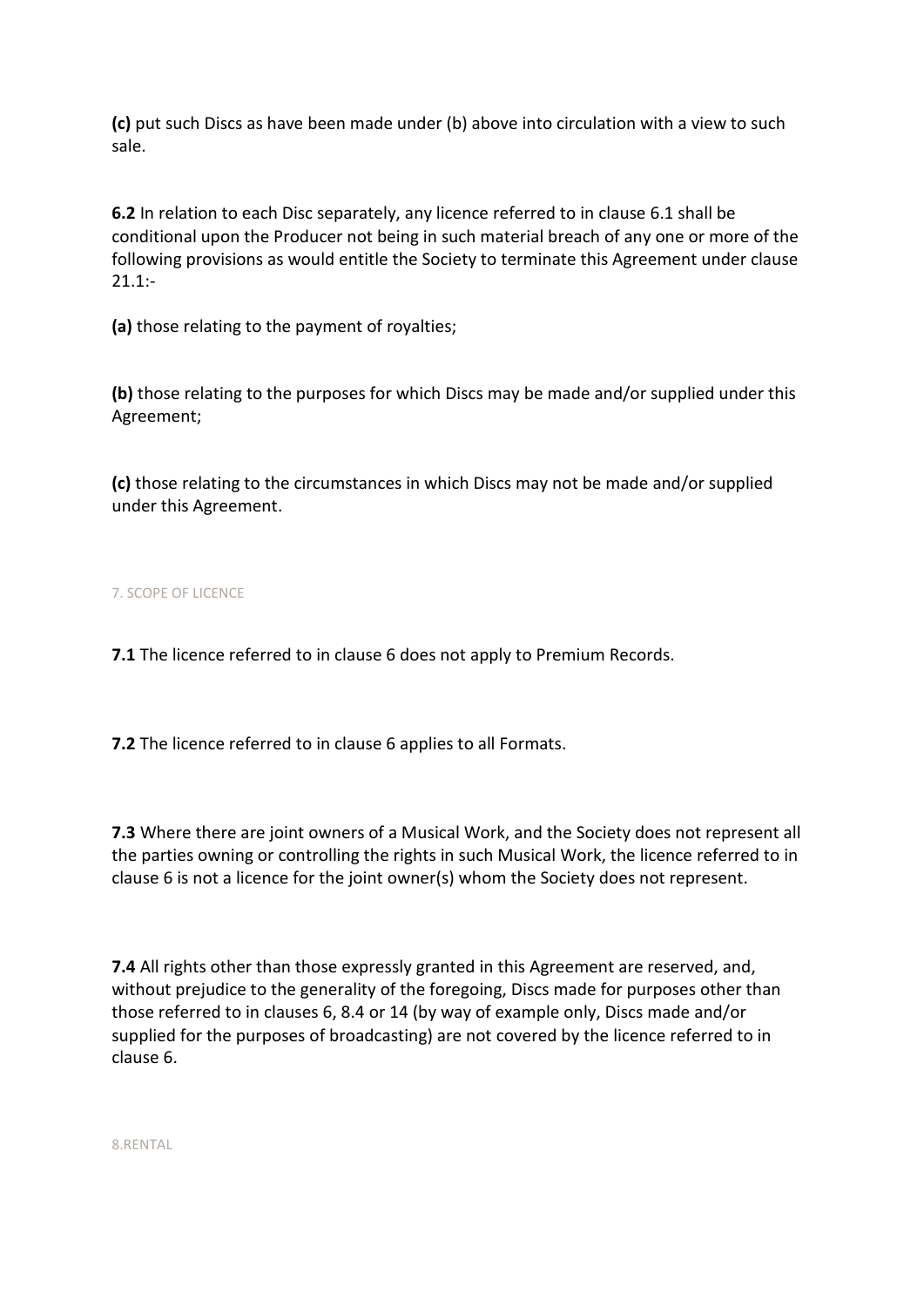**8.1** It is hereby confirmed that, subject to clause 8.4, the licence referred to in clause 6 does not extend to the making or putting into circulation of such Discs by or on behalf of the Producer with a view to or with express or implied authorisation for either the rental thereof or the lending thereof by any library authority.

**8.2** The Producer shall only carry out or authorise any such act after it has reached agreement with the Society as to the terms and conditions on which the same should take place, including the payment of a proportion of any royalties or fees (if any) payable to the Producer in relation to such rental or lending.

**8.3** Where either the Producer or the Society becomes aware of a third party's intention to rent or lend Discs made by or for the Producer without the Producer's consent, they will give notice of this to the other party.

**8.4** The licence referred to in clause 6 does extend to the supply of Discs direct to a library authority for the purposes of such library authority, renting or lending such Discs, where the Producer does not directly or indirectly charge, or receive a royalty or other fee in relation to such renting or lending.

# 9. FIRST RECORDINGS

**9.1** Where in relation to any particular Musical Work no Disc embodying that Work has previously been manufactured in or imported into the EC with the consent of the party, entitled to grant consent for such reproduction or importation, the licence referred to in clause 6 shall not apply in relation to that Work until all the relevant members of the Society owning or controlling the rights in that Work have consented to the grant of the licence in accordance with this Agreement.

**9.2** Such consent shall be deemed to be applied for from the Society when following the procedure set out in clause 4. Alternatively, such consent may be applied for either from the Society or direct from the relevant member(s) by using the consent form appearing at Annex B. Copies of such forms may be obtained from the Society. Where the Producer obtains consent direct from the member(s), the Producer shall when submitting the AFL to the Society as referred to in clause 4 send with it a copy of the completed and signed consent form.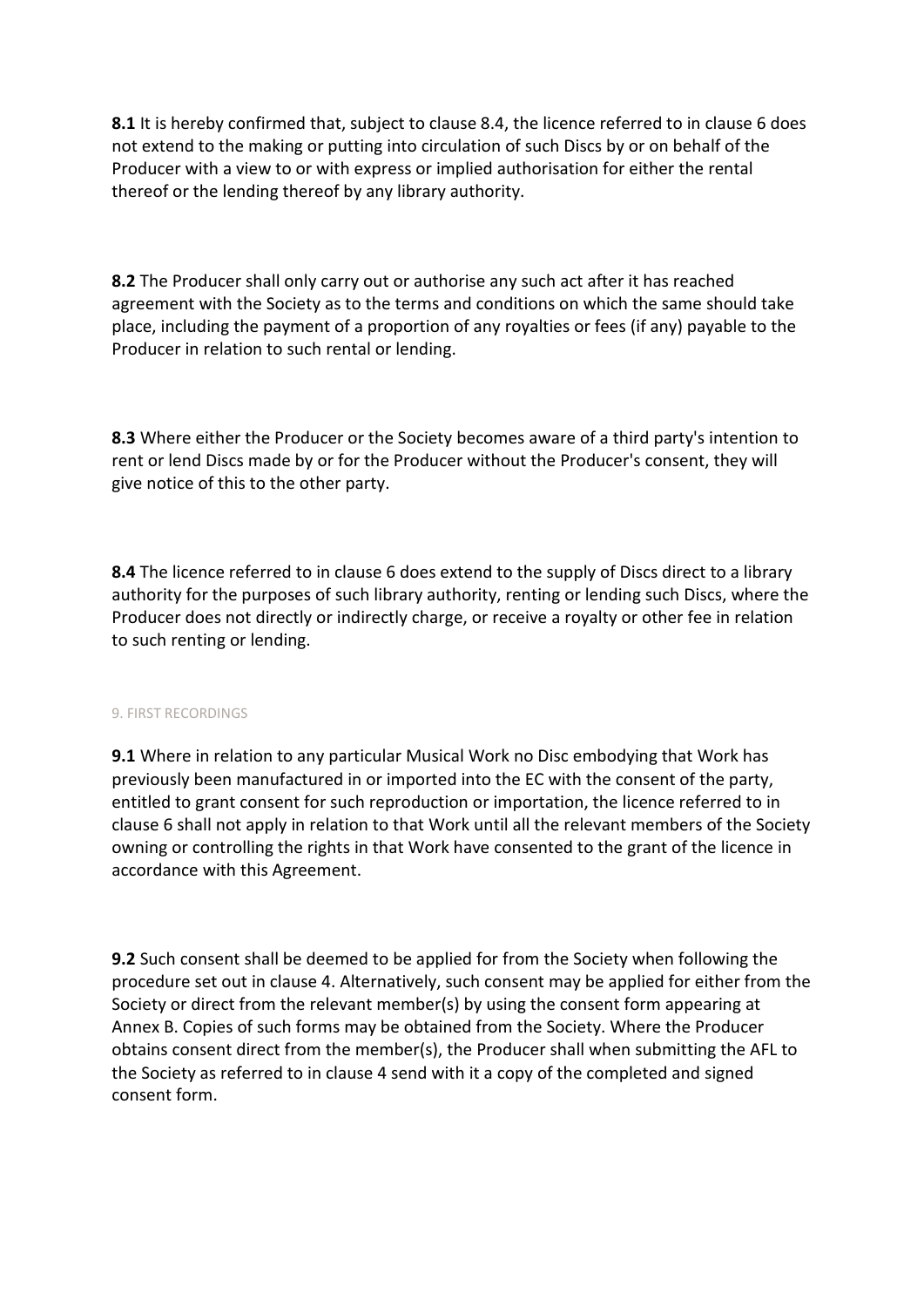**9.3** In the event that the Producer bona fide wishes to know whether or not a particular Musical Work is subject to the restriction referred to in clause 9.1, the Producer may enquire of the Society also by using the standard form set out in Annex B. Such enquiry shall be sent to the Society, by registered post and the Society shall respond to such enquiry within 7 working days of the receipt thereof. In the event that the Society fails to respond within such time and subsequently the Producer has to make extensive and expensive enquiries which the Producer should not have needed to make had the Society responded, then the Society, shall reimburse the Producer its costs in relation to such enquiries.

10. ARRANGEMENTS AND MORAL RIGHTS

**10.1** For the purpose referred to in clause (5 and subject to clause 10.5, the Producer may make such modifications to the relevant Musical Works) as the Producer considers necessary in order to satisfy the requirement of the relevant recording.

**10.2** No such modification shall however be made which:-

**(a)** would amount to an adaptation of the Work; or

**(b)** would amount to a derogatory treatment of the Work within the meaning of the Copyright Act 2000

unless the relevant member of the Society or Associated Society has consented in Writing thereto.

**10.3** The licences referred to in clause 6 may only be exercised in relation to any modification which is authorised under clause 10.1, or to which the relevant member of the Society has consented in writing under clause 10.2.

**10.4** Neither the Producer nor any party claiming through the Producer nor any party who carried out such modification may claim an interest in the copyright in the Musical Work, whether in its original or modified form or any share of any income whatsoever nature derived from the exploitation thereof, unless the relevant member of the Society, has agreed otherwise, and any authority or consent contained in this clause or granted by the relevant member of the Society shall unless otherwise agreed be conditional upon no such claim being made.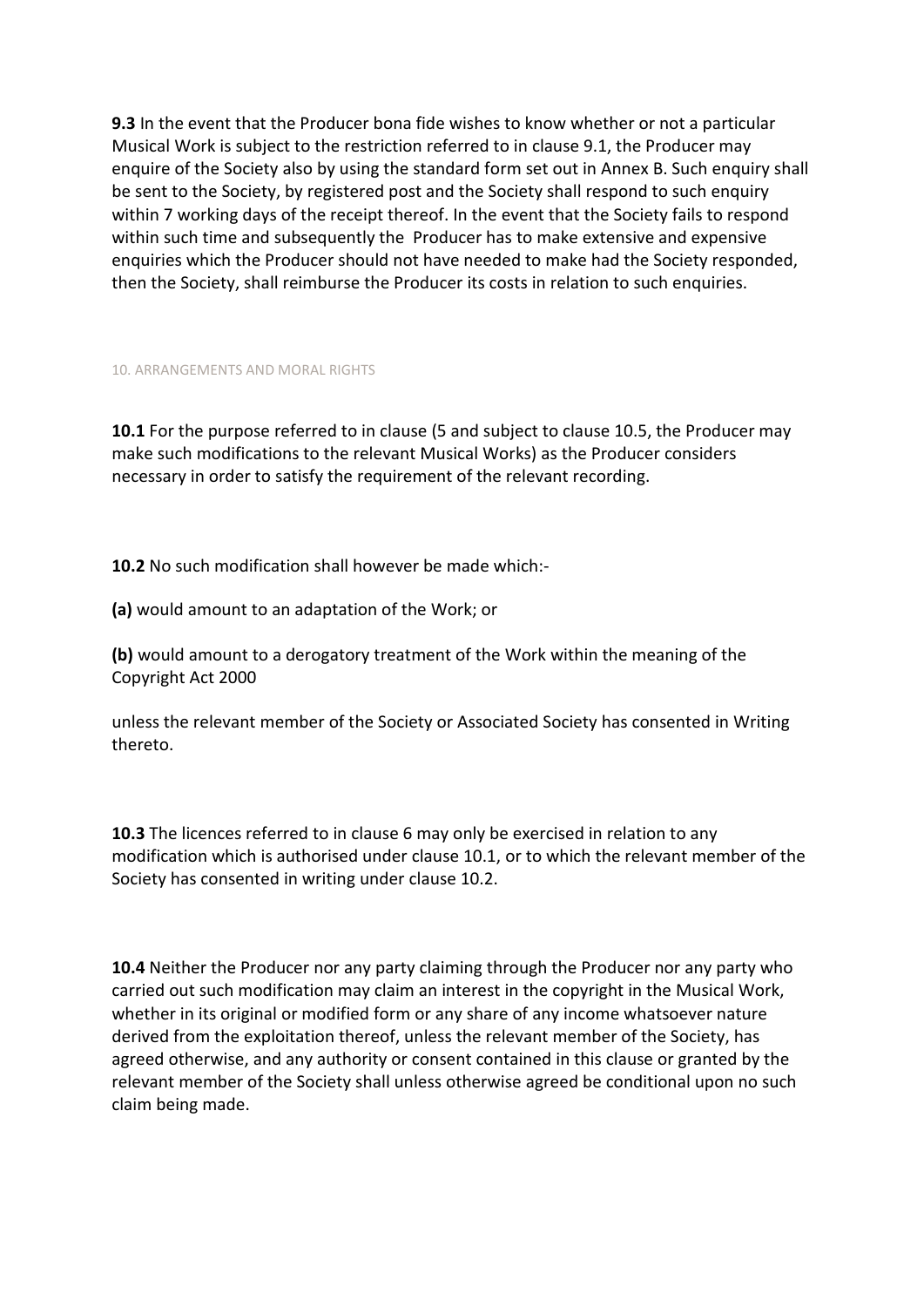**10.5** Nothing in this Agreement affects the moral rights of the authors of Musical Works.

11. ROYALTIES PAYABLE

**11.1** Save as otherwise provided herein, the royalties payable in relation to each order of Discs shall be 8.5% of the Published Dealer Price which will be applicable to the relevant Discs on the date of first distribution thereof, applied to the number of Discs the subject of that order.

**11.2** Where the Producer has not published a Published Dealer Price in relation to the relevant Discs, but the Producer has published a fixed or suggested retail price in relation thereto the royalties payable shall be calculated at a rate of 6.5% of the fixed or suggested retail price will be applicable to the relevant Discs on the date of first distribution thereof, applied to the number of Discs the subject of that order.

**11.3** In the event that the Producer is unable to show at the time the royalties are due that there will be in force a Published Dealer Price or fixed or suggested retail price (as the case may be) applicable to such Discs, the royalties shall be fixed by the Society on the basis of the price most generally, used by other record producers in Ireland for a comparable type of Disc.

12. TAXES

**12.1** Before calculating the royalties payable on any Disc, Value Added Tax shall be excluded.

**12.2** No other tax which forms part of the relevant price shall be deducted there from prior to calculation of the royalty.

**12.3** The Producer shall pay VAT at the rate or rates from time to time in force on any royalties payable under this Agreement.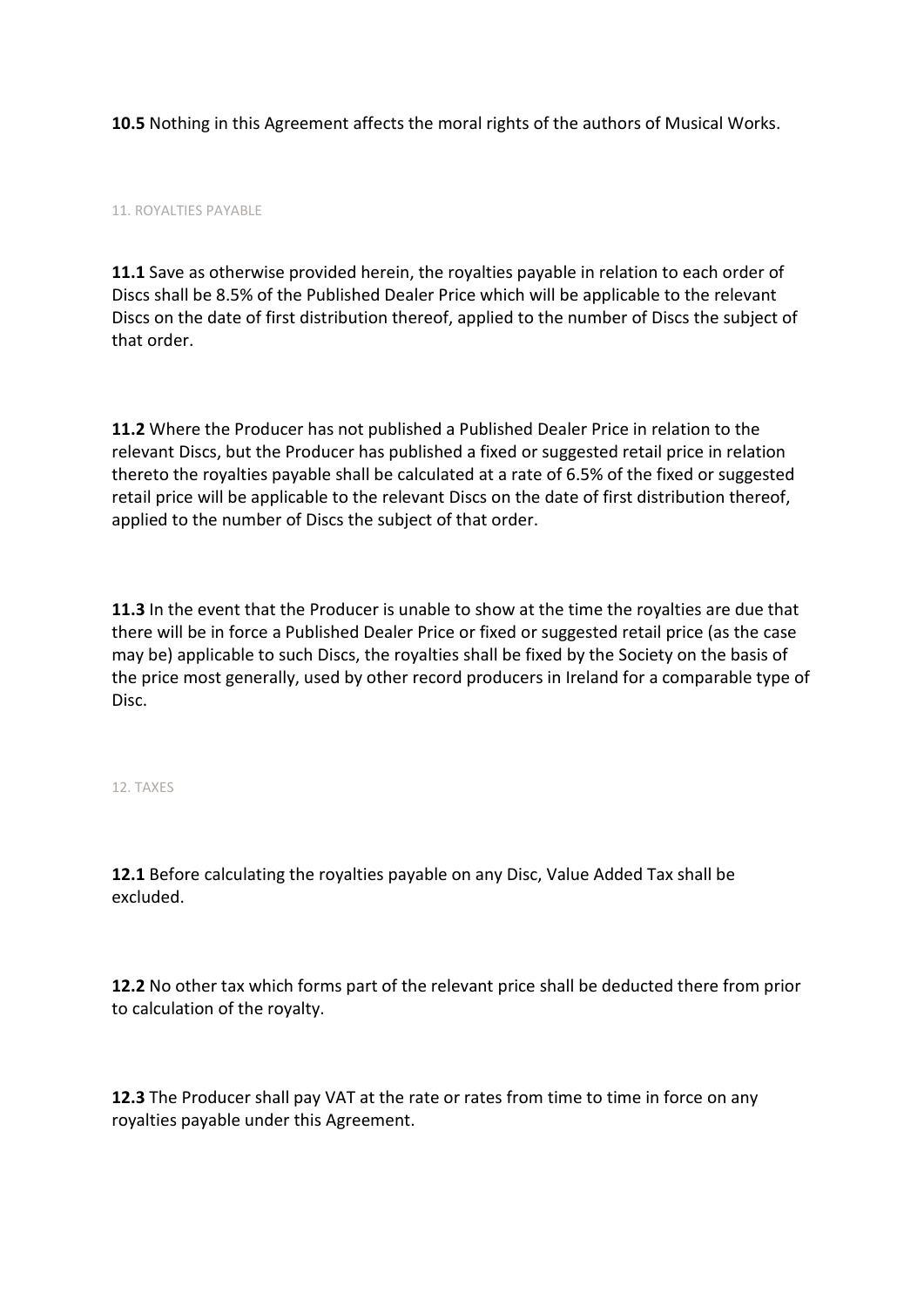**13.1** This clause applies where a Disc reproduces Musical Works in the repertoire of the Society together with Musical Works which are not within the repertoire of the Society.

**13.2** In such circumstances: -

**(a)** where the AFL or AFRL specifies the duration of the Musical Works, the Society's share of the royalty shall be in the proportion which the duration of each of the Works in its repertoire bears to the total duration of all the Musical Works on the Disc in question;

**(b)** in all other cases, the Society's share of the royalty shall be in the proportion which the number of tracks containing Musical Works in its repertoire bears to the total number of tracks on the Disc in question.

14. PROMOTIONAL COPIES

**14.1** Discs which are manufactured and bona fide supplied free of charge only for the purposes of the genuine promotion of sales of other copies of the Discs in question shall be exempt from the royalties otherwise payable under this Agreement on condition that the criteria set out in clauses 14.2 to 14.6 are fulfilled.

**14.2** A Disc shall only be regarded as having been supplied for such purposes as are referred to in clause 14.1 where it is supplied to a broadcaster or disc jockey or critic or other party for the purposes of that party broadcasting it or playing it in public or reviewing it, or some other bona fide promotional situation. For the avoidance of doubt a Disc shall not therefore be regarded as having been supplied for such purposes where it is:

**(a)** distributed commercially; or

**(b)** not supplied free of charge;

**(c)** supplied free of charge but in consideration of or as a result of the party to whom it is supplied taking same Disc or giving other valuable consideration.

**14.3** Each such Disc and the packaging thereof must at the time of manufacture be prominently marked with a non-removable or non-erasable notice carrying the words "PROMOTIONAL COPY - NOT FOR SALE".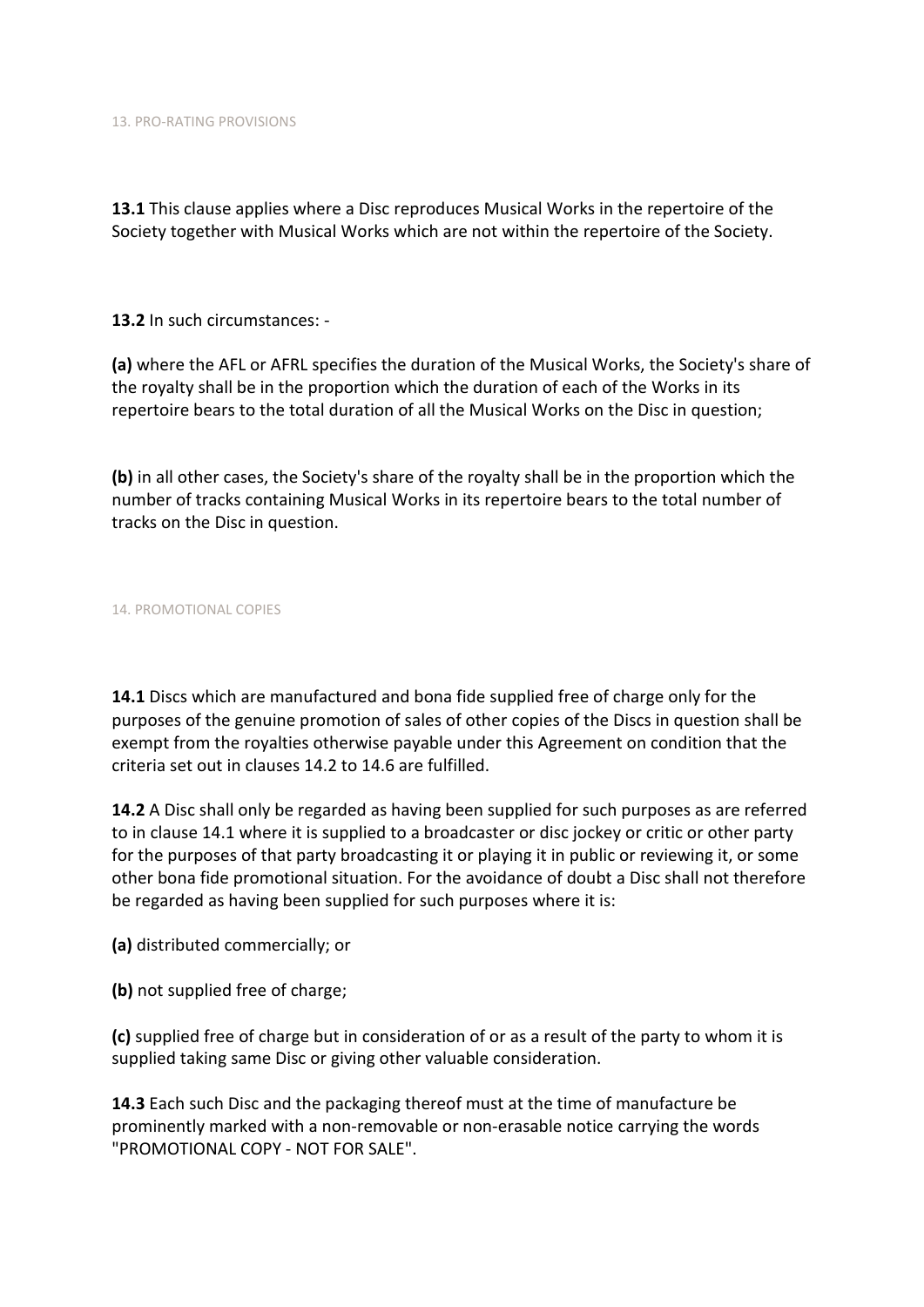**14.4** The Producer shall maintain information in reasonable detail for a period of not less than 2 years as to the general nature and categories of the recipients of Discs supplied under the above provision.

**14.5** The Producer shall at all reasonable times and upon reasonable notice allow access to its premises by representatives of the Society for the purposes of the Society checking the then current details of the numbers of Discs manufactured referred to in the above provisions and the persons, firms and companies to whom they are being supplied and the numbers supplied to each such person, firm or company and the Producer shall also maintain such information in such detail as will enable the representatives of the Society reasonably to verify during such access that the numbers of Discs being supplied under the above provisions broadly correspond with claims for royalty-free supply under Statements of Shipments.

**14.6** The Producer shall specify in the AFL or AFRL (as the case may be) the number of Discs to which the provisions of clause 14.1 will apply. At the end of each calendar month, the Producer shall prepare a statement setting out by Licence number, title and Catalogue Number the Discs supplied by the Producer during that month which qualify under the above provisions. The statement shall be delivered to the Society within 21 days of the end of each calendar month.

**14.7** Where a Licence which includes Discs for which it is claimed the provisions of this clause 14 apply and the Discs manufactured under that Licence do not satisfy the provisions of clauses 14.1 to 14.6, then the Society may issue an invoice in respect of that Licence which shall be paid in accordance with clause 4.9, save that payment shall be made within 7 days of the date of the invoice.

# 15. ROYALTIES OPTION

**15.1** The provisions of this clause will only apply where in relation to a particular order for Discs for which an AFL or AFRL is submitted:-

**(a)** the royalties generated under this Agreement in relation to that order will be either more than €50 for each Musical Work in the repertoire of the Society reproduced thereon or more than €500 for the order such amounts to be increased on 1st January 1993 and each subsequent 1st January by the percentage increase in the latest Retail Prices Index by comparison with the equivalent figure in the corresponding month of the preceding year; and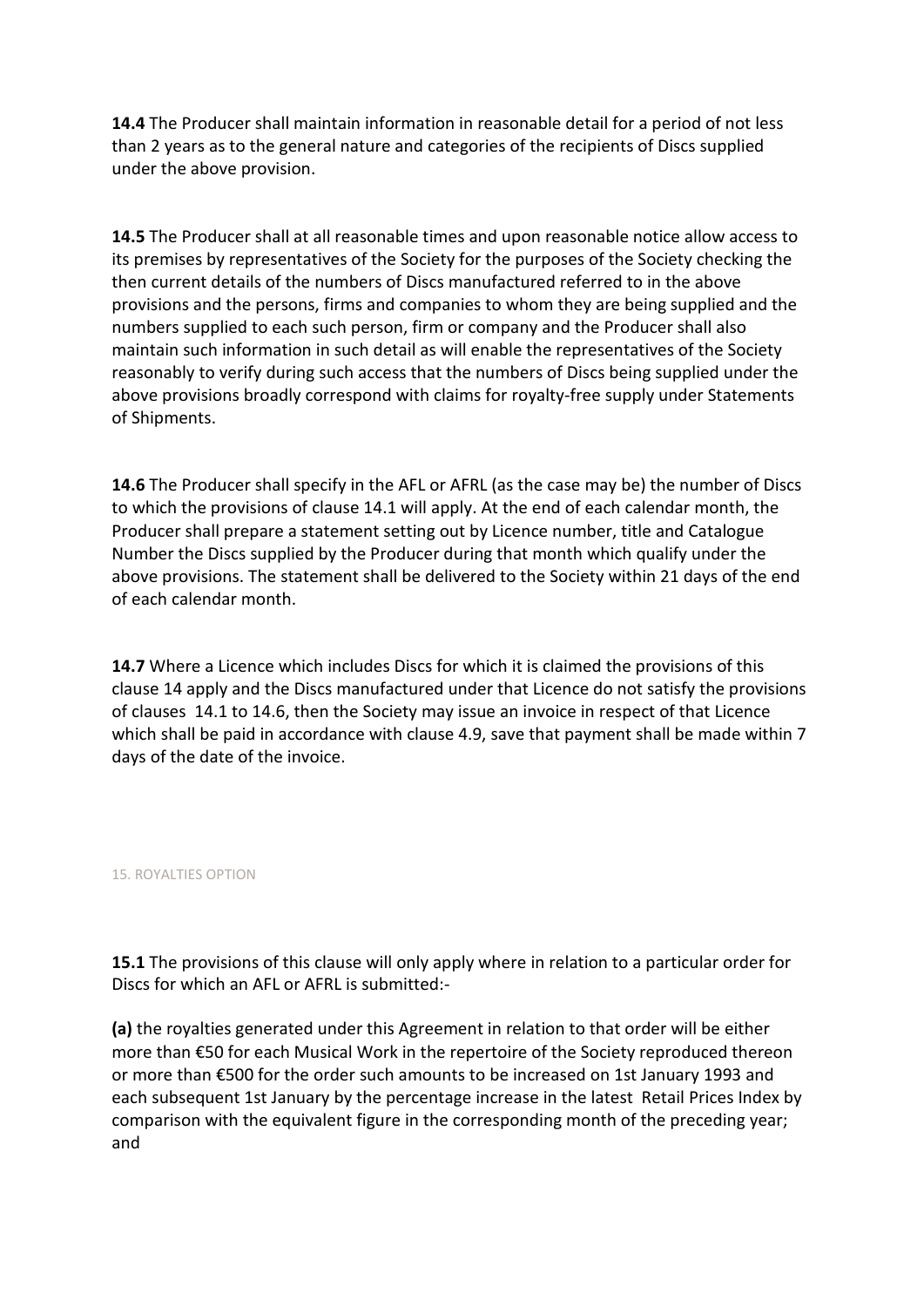**(b)** the Producer elects to take such option at the time of submitting the AFL or AFRL; and

**(c)** the Producer has demonstrated to the reasonable satisfaction of the Society that it is capable of accounting accurately and promptly in accordance with the provisions contained in this clause.

**15.2** In such circumstances, the Society will not release the royalties paid in relation thereto to its members except as specified in this clause.

**15.3** For every Accounting Period in respect of each Licence from the date of the relevant invoice to the completion of all procedures set out in clause 15.7 for that Licence the Producer shall prepare an accounting statement showing the total number of the relevant Discs which are the subject of that Licence which have been supplied by or for the ' Producer or the Producer's distributor, and the total number of Returns in that period by Format. The detailed information and format required in relation to such statement shall be in accordance with the Society's specification in relation thereto and notified by the Society to Producer. The Society will give reasonable consideration to any reasonable proposal by the Producer for a variation in relation to the format thereof, provided that such variation will still enable the Society without additional expense to process the information in accordance its normal procedure and release the royalties to its members expeditiously.

**15.4** Such statement shall be delivered to the Society in the form of industry standard computer readable magnetic media within 21 days of the end of the Accounting Period referred to.

**15.5** Upon receipt of the accounting statement referred to in clause 15.3, the Society may, pay, through to its relevant member(s) the royalties paid in relation to the number of Discs supplied less. the number of Discs by Format and Catalogue Number which are Returns.

**15.6** The Society may also pay, through to its member(s) the total royalties or remaining royalties held by it in relation to the relevant order of Discs in the following circumstances:-

**(a)** where the Producer submits an AFRL or further AFRL in relation to the same Discs in the same format with the same content and configuration of tracks; or

**(b)** where the Producer fails to deliver an accounting statement in accordance with clause 15.4 within the time stipulated; or

**(c)** where the Producer delivers an statement which is accounting materially inaccurate as regards the number of Discs supplied or the number of Returns; or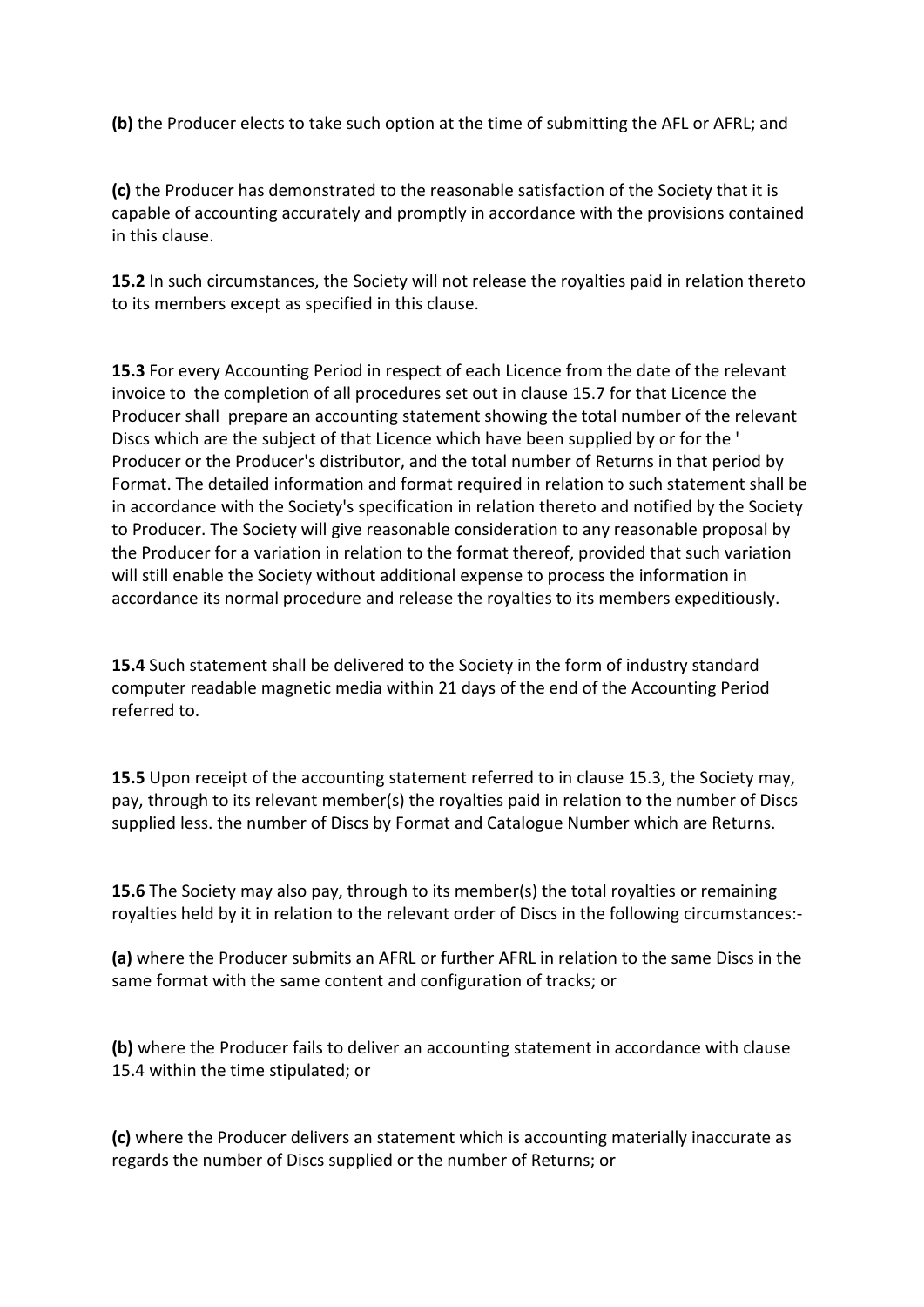**(d)** where the Producer agrees in writing.

**15.7** Within 30 days after the expiry of tour Accounting Periods as referred to in clause 15.3, the Producer shall by notice in writing to the Society elect to do one or more of the following in relation to the remaining stock of the relevant Discs (and, where it elects to do more than one, shall identify the number of Discs in respect of which each option is to apply).

**(a)** deliver up such Discs for destruction by the Society. Where the Producer elects to take this option, the Society shall within 14 days give written notice to the Producer of the address to which such Discs should be delivered up. Within 14 days of receipt of such notice, the Producer shall deliver the Discs to such address, having made prior arrangements as to the precise delivery date, and, within 14 days thereafter, the Society shall refund the royalties payable in relation to those Discs which have been delivered up and the Society shall authorise or arrange the destruction of the Discs. If there is then any balance of royalties left, the Society may pay, this through to its members

**(b)** delete them. In such circumstances, the Society will not later than 14 days after delivery of in invoices referred to in sub-clause (ii) below refund the difference between the royalties field in relation to those Discs and 10% of the gross price charged to the thereof, exclusive only of VAT provided that:-

**(i)** such Discs have been sold to one or more independent buyer, on an arm's length basis; and

**(ii)** copies of the invoices to the buyer(s) thereof are delivered to the Society within 3 months of the one year period;

and the Society, may then pay the balance of royalties through to its members.

**(c)** continue to sell them. The Society may pay through the remaining royalties to its members.

**15.8** If the Producer fails to give a notice of election under clause 15.7 (a) or (b), it shall be deemed to have elected to take the option under clause 15.7 (c).

**15.9** Where the Producer notice of election under clause 15.7 (a) or (b), and there are any sums arising under this Agreement which should have been paid but have not been paid, the Society may use any sums due to be to refunded to the Producer to pay such invoices.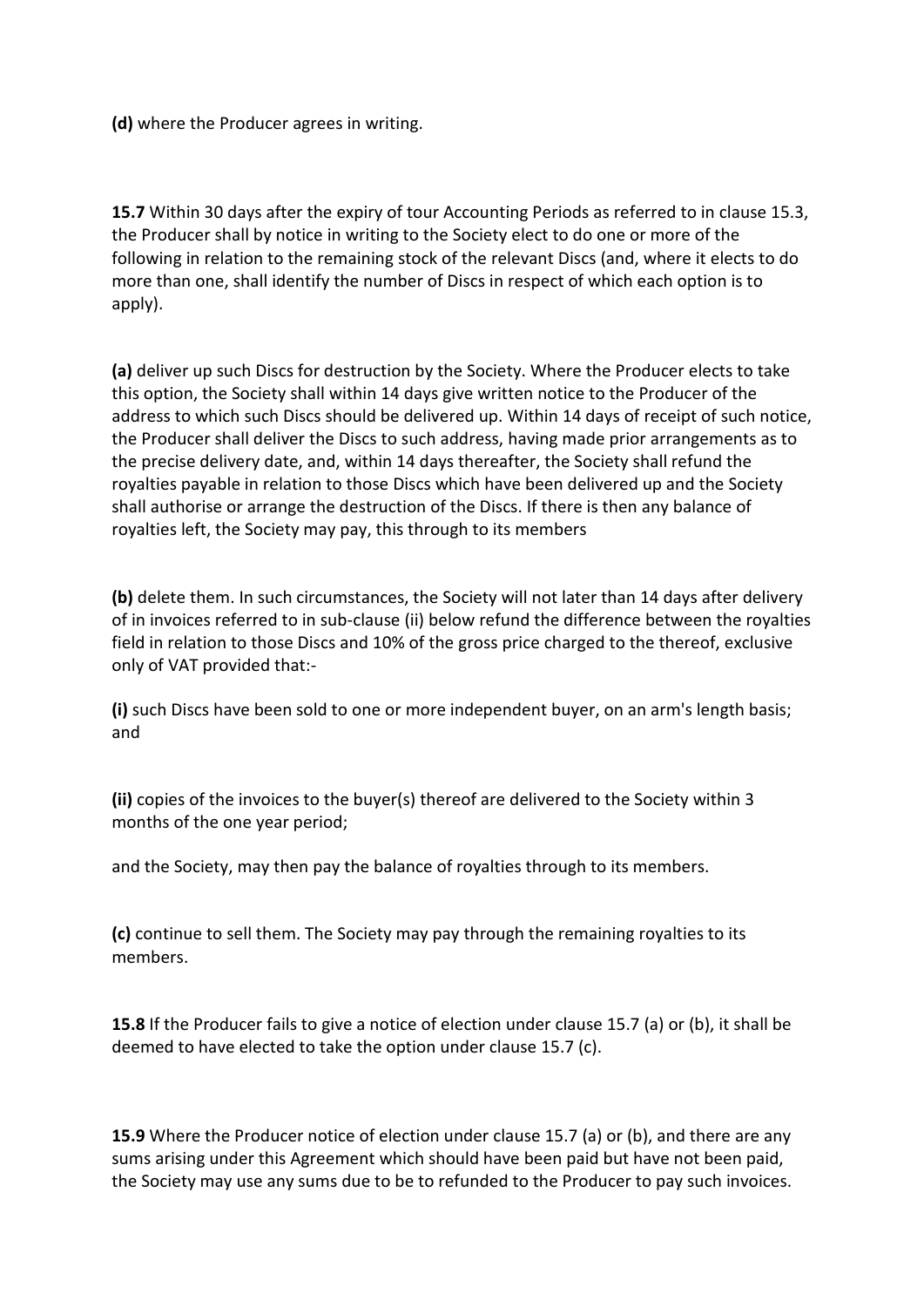**15.10** No interest shall be payable to the Producer on any sums referred to in this clause, and no refund of monies shall be made except as specifically set out in this clause.

### 16. NOTICES AND CREDITS

**16.1** Each Disc reproducing a Musical Work in the repertoire of the Society shall bear the initials "MCPS".

**16.2** A notice to the following effect shall appear on the label on each side of the Disc:-

"ALL RIGHTS OF THE PRODUCER AND OF THE OWNER OF THE WORKS REPRODUCED RESERVED. UNAUTHORISED COPYING, HIRING, LENDING, PUBLIC PERFORMANCE AND BROADCASTING OF THIS RECORD PROHIBITED."

**16.3** On the label of each Disc there shall be reproduced:-

**(a)** the title of each Musical Work reproduced thereon

**(b)** the name of each composer;

**(c)** the name of each author;

**(d)** the name of the arranger of the Words and/or music where applicable.

**16.4** Where it is technically impossible for the Producer to comply, -with clause 16.3 such information may be reproduced as follows:-

**(a)** on the sleeve of the Disc; or

**(b)** on the cardboard insert; or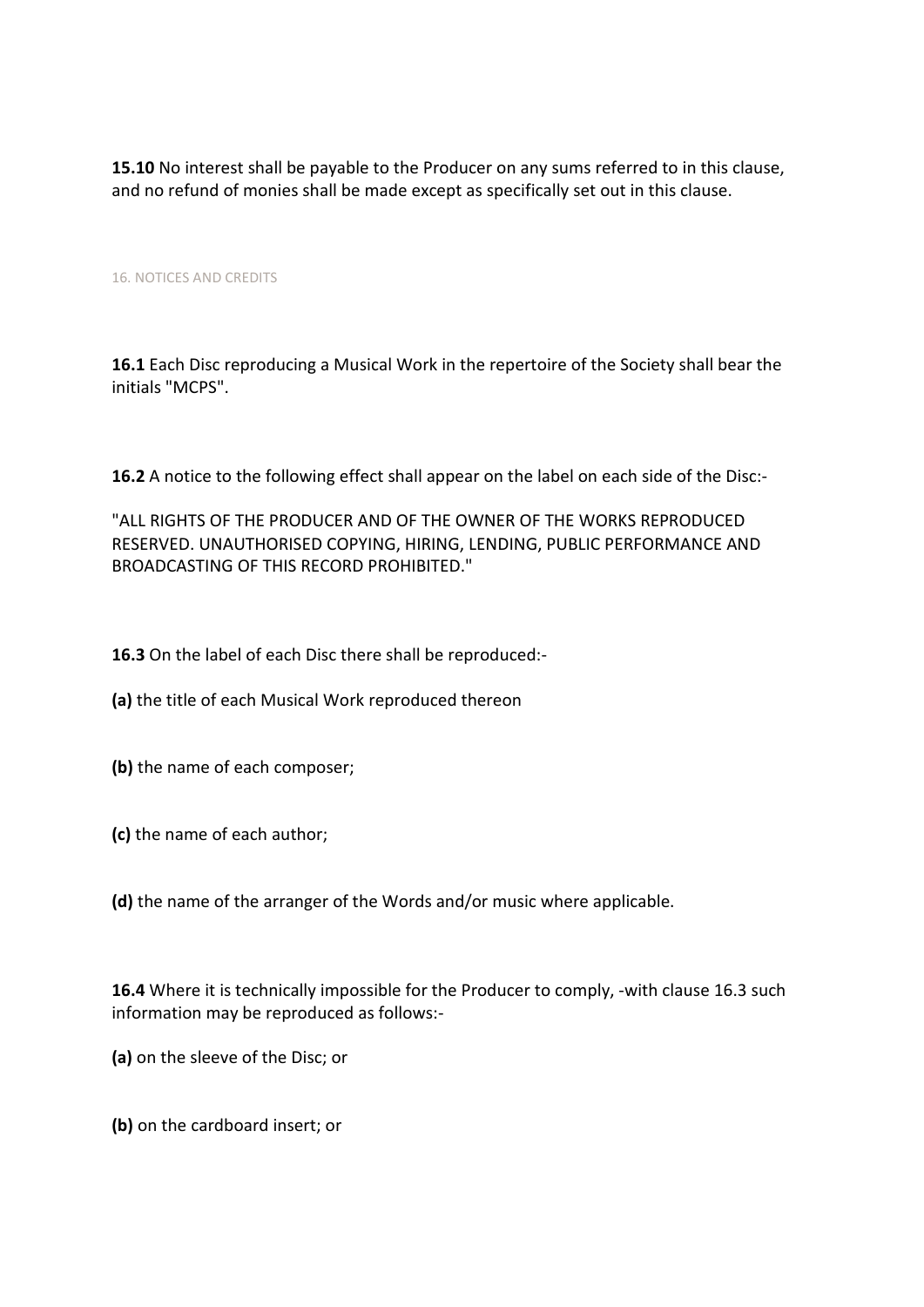**(c)** on the surface of the Disc itself

**16.5** The Producer shall use its reasonable endeavours to include on the label (or as set out in clause 16.4) the name of the Irish publisher of each Musical Work in the repertoire of the Society

**16.6** The Producer shall procure that each Disc is given a unique Catalogue Number applicable to Discs with the same content and configuration of tracks. Each Format thereof must bear either a different Catalogue Number or a different prefix or suffix within that Catalogue Number.

17. SUPPLY OF INFORMATION

**17.1** The Producer shall on entering into this Agreement, and during its continuance, supply to the Society the following documents without charge as soon as possible following the publication or issue thereof:-

**(a)** two copies of all supplements to catalogues and lists or notifications of New Releases and Re-Releases;

**(b)** two copies of each list of Published Dealer Prices or fixed or suggested retail prices and each amendment or addition thereto

**17.2** At the request of the Society, the Producer shall also furnish it free of charge with:\_

**(a)** one copy (which shall be exempt from royalty payment) of any Disc;

**(b)** one copy of the label, sleeve or insert relating to any Disc.

**17.3** The Producer must notify the Society forthwith of any Disc which it deletes from its catalogue.

**17.4** The Producer must also supply the Society with any further information or documentation in its possession, power, custody or control (and use its best endeavours to supply the Society with any, further information or documentation not in its possession,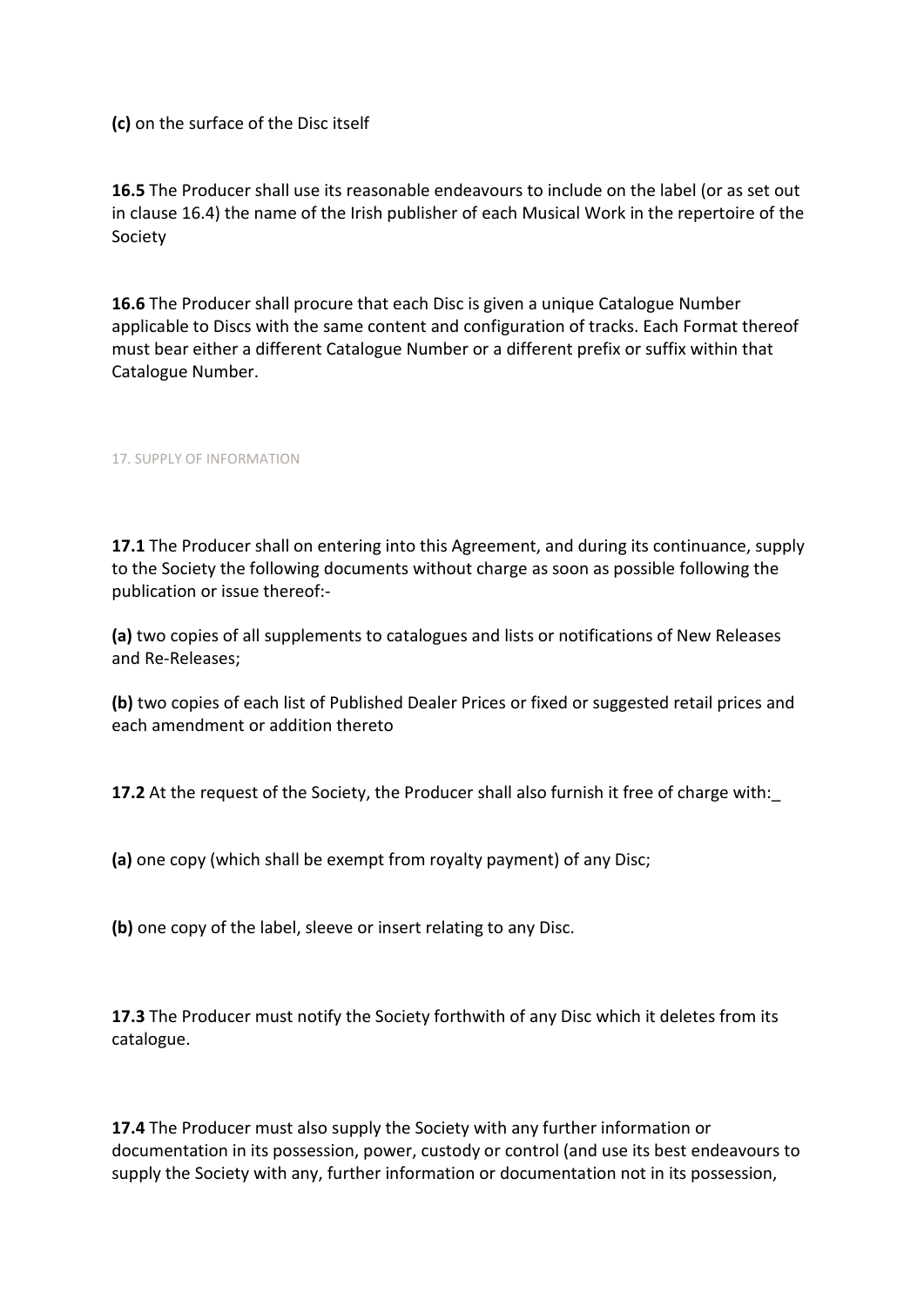power, custody or control) reasonably requested by the Society at any time, in order to enable the Society to verify the Musical Work(s) which are or will be reproduced on any Disc made and/or distributed by or for the Producer or its Co-Exploitants or to verify that the Producer is abiding by the terms and conditions of this Agreement.

18. CO-EXPLOITANTS

**18.1** The Producer shall use its best endeavours to procure that its Co-Exploitants:-

**(a)** at no time act or fail to act in such a way as would cause the Producer to be in breach of this Agreement;

**(b)** co-operate fully with the Society and its representatives in the application of this Agreement including, without limitation, providing the Society with every facility for checking pressings undertaken for the Producer.

**18.2** In exercising the licence to make Discs in accordance with clause 6, the Producer may only use a Co-Exploitant so to make such Discs if:-

**(a)** such Co-Exploitant appears on the Society's approved list (a copy of which will be supplied on signature of this Agreement to the Producer by the Society, with any changes thereto being promptly notified to the Producer); or

**(b)** the Society, consents, such consent not to be unreasonably withheld or delayed.

19. AUDITS

**19.1** The Producer shall upon entering into this Agreement inform the Society of the addresses of the Warehouses (or in the case of moveable Warehouses the addresses at which they are normally situated) used for storing Discs the subject of this Agreement and shall promptly notify any changes to any such locations.

**19.2** The Producer shall permit the Society by its duly authorised representatives at all reasonable times to have access to the Warehouses for the purpose of inspecting and checking the stocks of such Discs.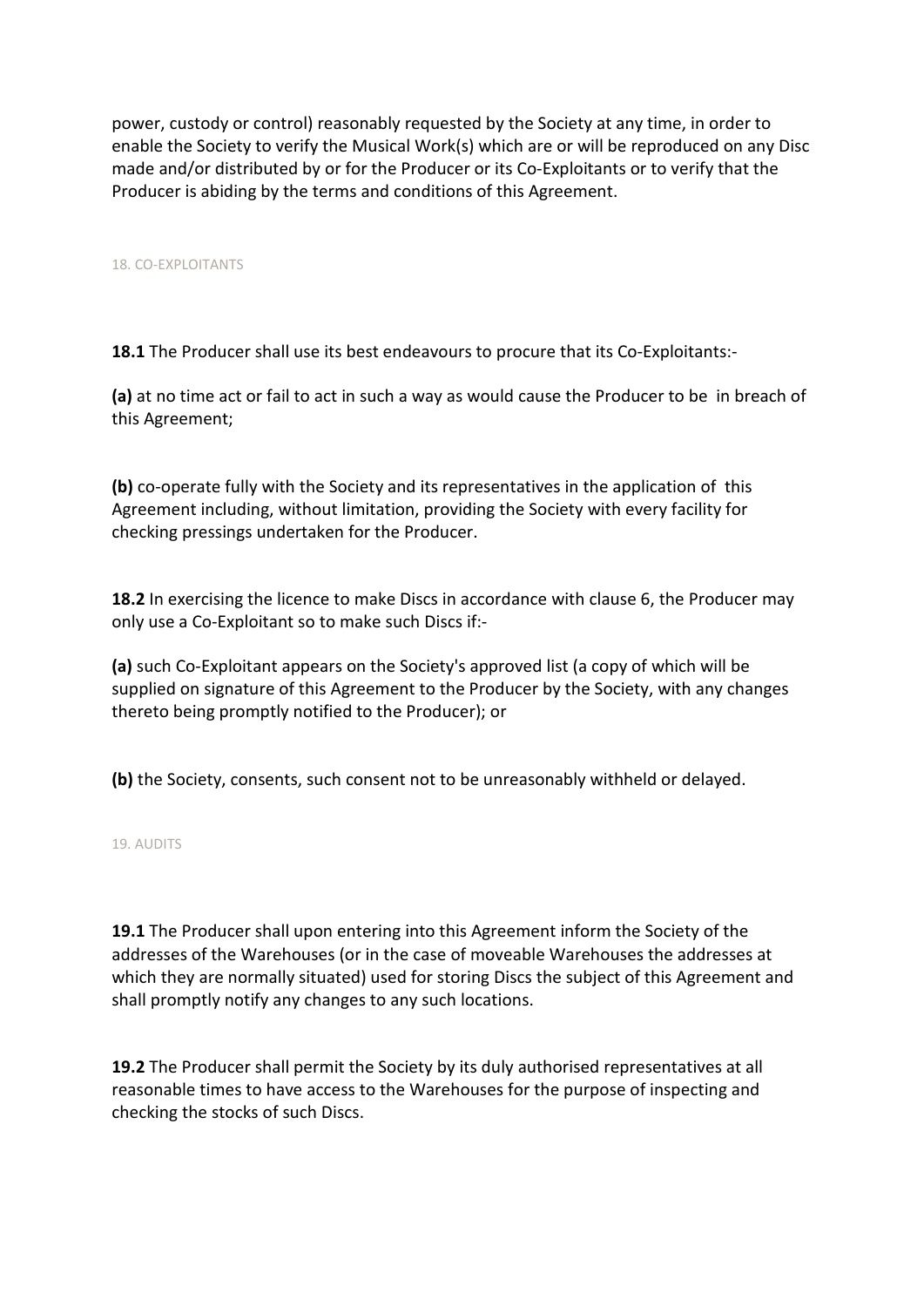**19.3** Where the Producer does not have its own warehousing facilities, the Producer shall us, best endeavours to procure reasonable rights of access to the warehouses of its Co Exploitants for the duly authorised representatives of the Society.

**19.4** The Producer shall keep proper accounting records dealing with its activities the subject matter of this Agreement, and, without prejudice to the generality of the foregoing, setting out in particular the following:

**(a)** the manufacture and supply, of Discs;

**(b)** the export of Recording Matrices;

**(c)** the import of Recording Matrices;

**(d)** the PPD and/or fixed or suggested retail price of Discs;

**(c)** any supply of Discs under clause 14, together with the information maintained under clauses 14.5 and 14.6;

**(f)** the dates and amounts paid in respect of mechanical royalties on Discs together with the identity of the party to whom such payments were made.

**19.5** These accounting records shall be maintained to a standard sufficient to enable all audit trail to be established and followed through.

**19.6** Such accounting records together with all supporting documentation relating thereto shall be open for inspection (both during and for 9 months after termination of this Agreement) by representatives of the Society, upon reasonable notice and no more than once a calendar year, unless payment of ally invoice is over 28 days in arrears. For these purposes, the Producer shall allow access to the premises of the Producer. The Society's representatives shall be entitled to inspect, make extracts and take copies of the information available and to carry out such work as is in their reasonable opinion considered necessary to verify the royalties due to the Society, including for the avoidance of doubt the examination of stock movements.

**19.7** The reasonable costs of the Society in auditing the Producer under this Agreement shall be borne by the Society except in circumstances where the audit report (a copy of which shall be made available to the Producer within nine months of the commencement of the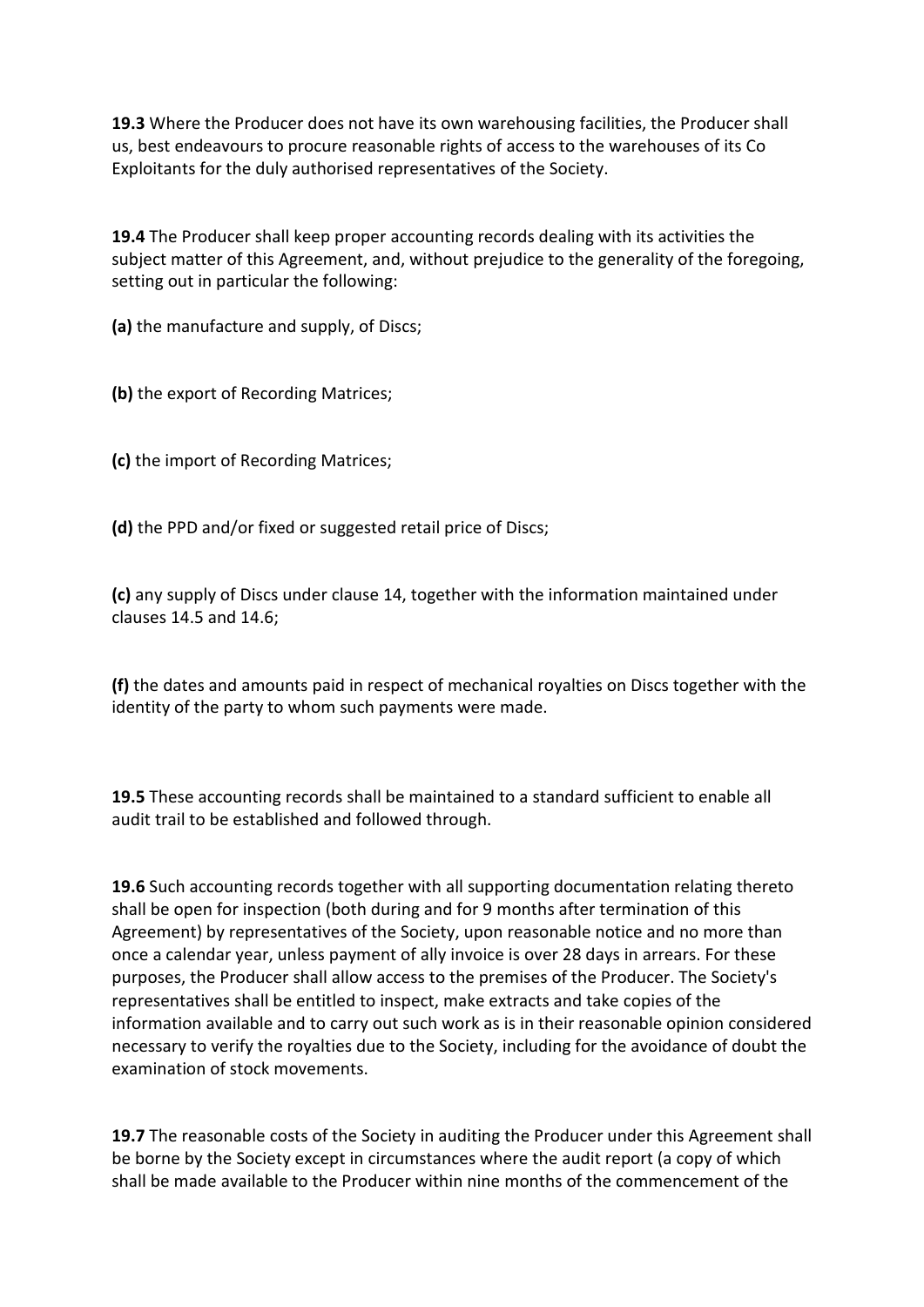audit) discloses underpayment of royalties in excess of a sum equal to the greater of €1000 or 7½% of the total royalties found due for the calendar year or any other financial period to which the audit relates. In that event and provided that either:

**(a)** the Producer agrees and accepts thatsuch unpaid royalties are due; or

**(b)** the quantum of unpaid royalties is determined by the Court its a result of legal action the said reasonable fees shall be paid by the Producer.

**19.8** The Society undertakes to use its best endeavors to ensure that audits are carried out expeditiously to enable audit reports to be provided to the Producer within the nine month period 19.6.

**19.9** Any royalties accepted by the Producer its being unpaid or so adjudged by the Court shall be paid in full by the Producer to the Society within 30 or judgment to the Society and shall interest calculated in accordance with clause 21.6.

**19.10** The agents of the Society, with access to the premises of the Producer under clause 19.6 shall subject to clause 19.11 be independent qualified Chartered or Certified Accountants (or persons employed by or under the supervision of the same), and shall not directly or indirectly own any interest in any phonographic or trade.

**19.11** Where the turnover of the Producer from the sale of Discs for the four Quarters preceding the commencement of the relevant audit has not exceeded €5 million (such figure to be increased on 1st January 1993 and each subsequent 1st January by the percentage increase in the latest Retail Index by comparison with the figure in the corresponding month of the previous year), the agents of the Society with access to the premises of the Producer under 19.6 may be:-

**(a)** qualified Chartered or Certified Accountants who are employees of the Society; and/or

**(b)** the Manager of the Society's Audit Department (or some other person employed by the Society of equivalent rank); and/or

**(c)** persons employed by the Society under the supervision of any person referred to in (a) or (b).

Where all audit is carried out in accordance with this sub-clause, clause 19.7 shall apply as if the words "the greater of €1000 or" were deleted. Further, if the Producer is required to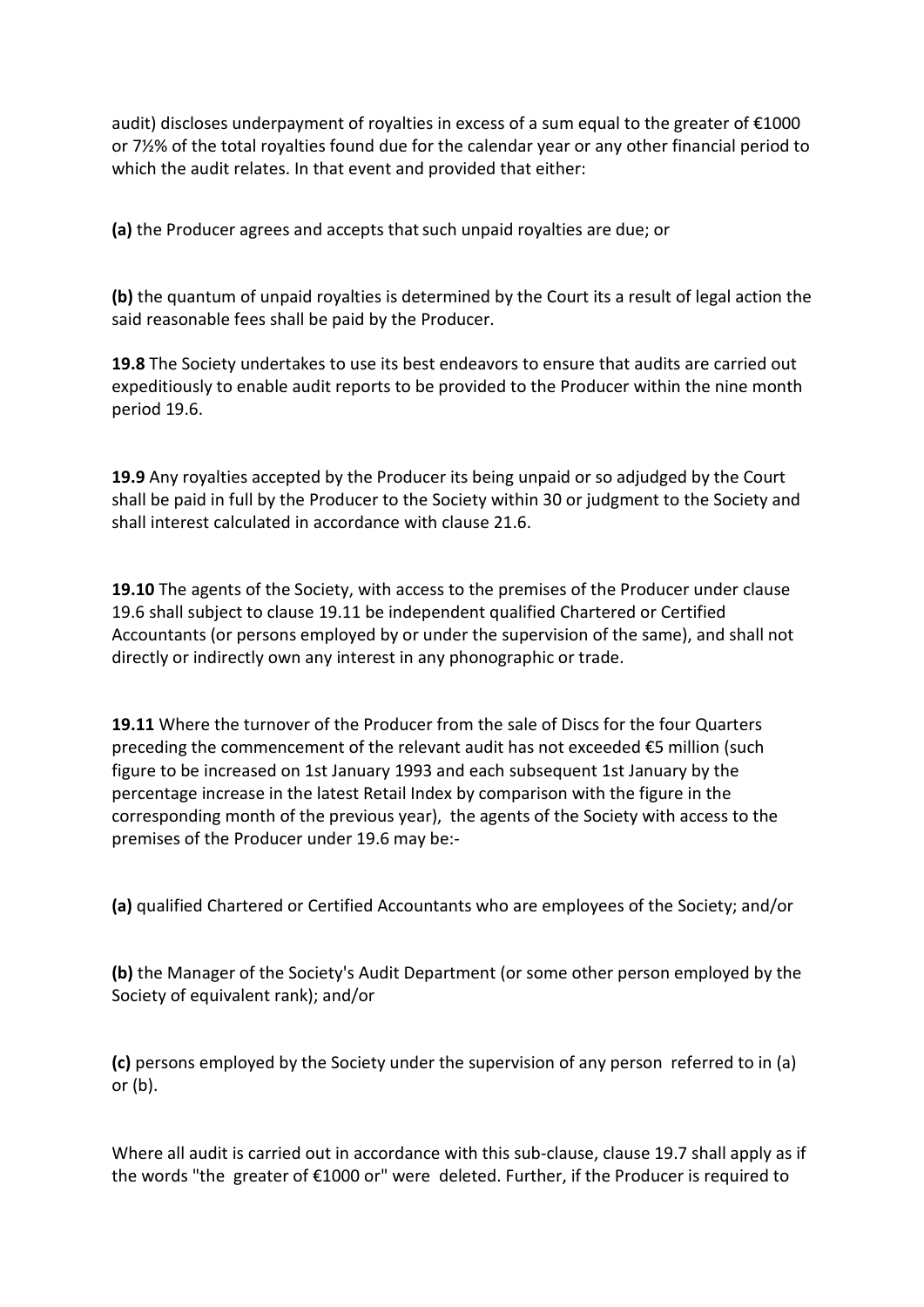pay the said reasonable audit costs in such circumstances and there is a bona fide dispute as to the fees claimed by the Society, are reasonable, then provided that the Producer pays to the Society, a sum representing its bona fide determination of the said reasonable fees, the Society, shall not, pending settlement or determination by a court of competent jurisdiction of the reasonableness of the fees, exercise, by virtue of the Producer's failure to pay such fees, any right to refuse to grant licences or to terminate this agreement.

**19.12** The obligation as to confidentiality, referred to in clause 22.2 shall for the avoidance of doubt apply in relation to such audits as are referred to above and the Society, shall procure that all its staff, agents and inspectors carrying out audits on behalf of the Society are notified of the obligation not to disclose information which is confidential to those who are not entitled to such information.

# 20. CIRCULATION OF RECORDING MATRICES

**20.1** The Producer shall not export a Recording Matrix reproducing it Musical Work in the repertoire of the Society from Ireland or authorise the export thereof or supply such a Recording Matrix for the purposes of such export except in the following circumstances:-

**(a)** where the territory to which the Matrix is exported is a member of the Berne Convention or the Universal Copyright Convention and each Musical Work reproduced thereon is not protected by copyright in that territory; or

**(b)** where the party to whom the matrix is exported has all agreement with all Associated Society under which that party will pay mechanical royalties in relation to Discs which are copies thereof; or

**(c)** where the Society has previously consented thereto, such consent not to be unreasonably withheld or delayed. The Society, shall by way of example be entitled to withhold its consent where it reasonably considers that it has no satisfactory, evidence that mechanical royalties will be paid by the consignee. The Society shall be entitled to impose reasonable terms and conditions for the grant of consent in order to prevent any infringement of copyright of Musical Works in its repertoire.

**20.2** Upon the Producer exporting a Recording Matrix reproducing a Musical Work in the repertoire of the Society, or authorising the export thereof, or supplying a Recording Matrix for the purposes of such export, the Producer shall forthwith notify the Society in writing of the following information:-

**(a)** the name and address of the consignee;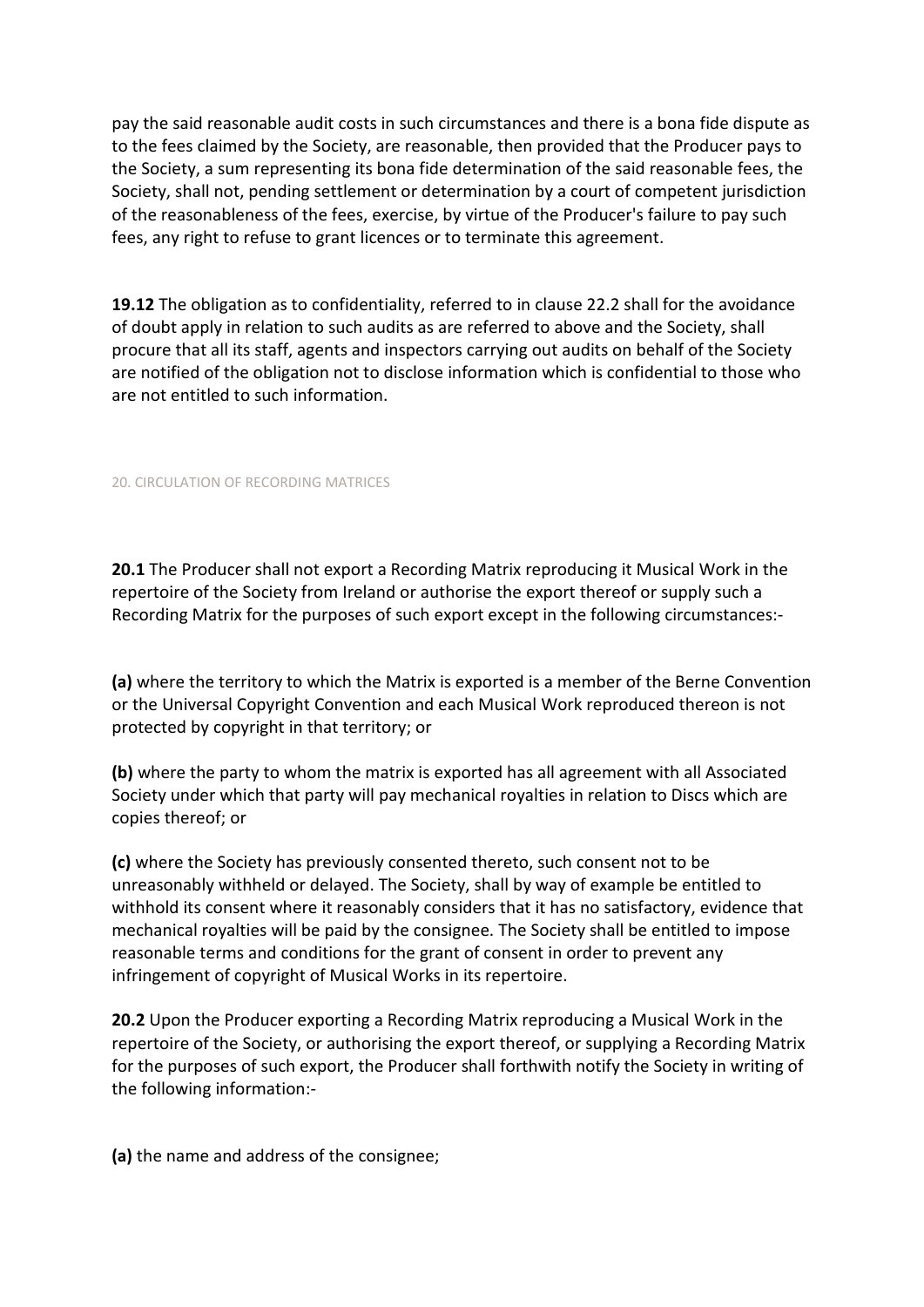**(b)** sufficient details to enable the Society to identify the recordings included on the Recording Matrix.

21. SANCTIONS AND CANCELLATION OF THE CONTRACT

**21.1** The Society shall have the rights set out in clause 2 1.3 where the Producer:-

**(a)** commits a material breach of this Agreement which is capable of remedy and fails to remedy such breach within 14 clear days after receipt by the Producer of a formal notice served by registered post specifying in reasonable detail the breach on which the Society relies;

**(b)** commits a material breach of this Agreement which is not capable of remedy, or commits fraud, in which event the Society shall specify in reasonable detail the fraud or material breach on which the Society relies, by notice to the Producer.

**21.2** No notice served under clause 21.1 in respect of any failure to comply with clause 16 may require remedy other than with effect from the first subsequent repressing or reprinting of the item in respect of which the relevant obligation under clause 16 applied, unless there has been a previous failure in relation to the same information and the same Disc by Catalogue Number.

**21.3** In such circumstances, the Society shall have the right to terminate this Agreement forthwith, without prejudice to any rights which have already accrued to the Society, or its members under this Agreement or to the Producer.

**21.4** Without prejudice to any- other right or remedy, of the Society, or its relevant member(s), where the Producer fails to pay any sum arising under this Agreement by, the date on which it should have been paid, the Society shall be entitled to require daily interest to be paid from the date on which payment should have been made to the date when payment is made, calculated at a rate of 3% above the base rate of Central Bank of Ireland for that day, or, in the absence of such base rate, such equivalent rate as the Society shall determine within its reasonable discretion.

**21.5** If the Producer shall cease to trade, or have a winding-up Petition presented against it which is not dismissed or withdrawn within 21 days, or goes into voluntary liquidation (other than for the purposes of reconstruction or amalgamation), or makes any composition with its creditors, or if a Trustee, or Receiver or Administrative Receiver is appointed to take over all or a substantial part of its assets and undertaking and such appointment is not discharged within 21 days, or, being a subsidiary company, its parent suffers such an event,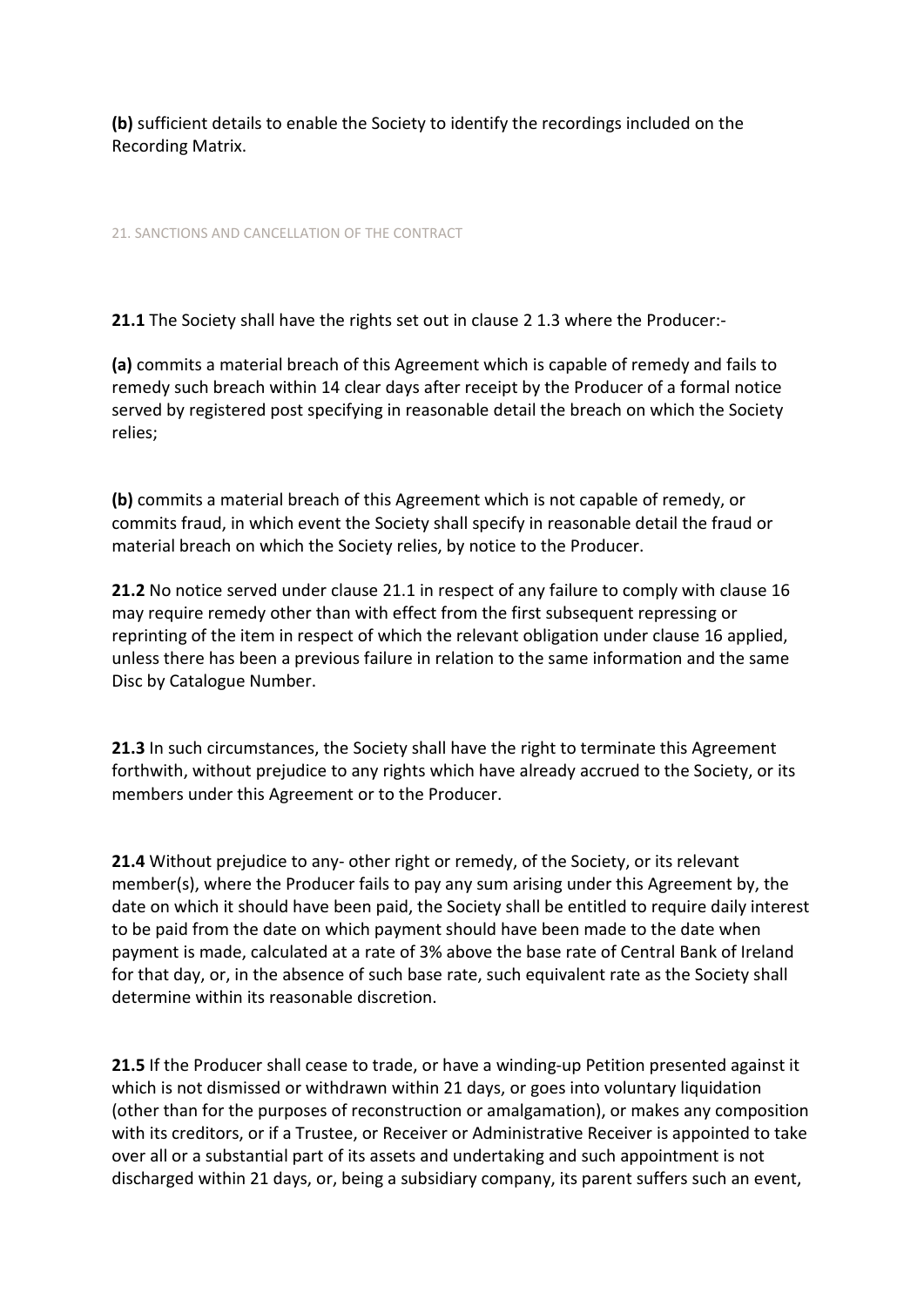then the Society is entitled to terminate this Agreement immediately. In such an event, any invoices which have not yet become payable shall become payable forthwith.

**21.6** The Producer shall have the right to terminate this Agreement on giving at least 3 calendar months notice in writing not to expire except on the last day of a calendar month.

**21.7** Upon termination of this Agreement, the terms and conditions of this Agreement shall, save where otherwise expressly stated, continue to have effect as regards Discs in relation to which royalties have already been paid.

**21.8** Upon the Society properly giving notice of termination in accordance with clauses 21.3, 21.4 or 21.7, the Society may deduct from any, deposit or advance paid to the Society such amount as is required to pay any sums payable under this Agreement.

**21.9** After termination of this Agreement (other than by the Society under clause 21.3 or 21.7) the Producer may place at the disposal of a third party which has signed an agreement with an Associated Society to pay mechanical royalties any Recording Matrix which has been lawfully made and/or exploited provided that such third party reaches agreement with such Society, that the terms of its agreement with that Society, will govern the exploitation of such Recording Matrix. Subject thereto, the Producer shall not exploit the relevant Recording Matrix or authorise such exploitation or supply the Recording Matrix for the purposes of such exploitation without the consent of the Society or the Society's relevant member.

22. FINAL CLAUSES

**22.1** This Agreement shall come into effect on the Commencement Date.

**22.2** Save for the purposes of complying with its obligations to the Producer or to its members or to any, Associated Society, and save for disclosure to its professional advisers, the Society shall not, without the Producer's written consent, disclose any confidential information (so long as it remains confidential) supplied by the Producer hereunder to any other person or Society.

**22.3** For the purpose only of calculating interest under this Agreement where any payment or statement is sent by first class post:-